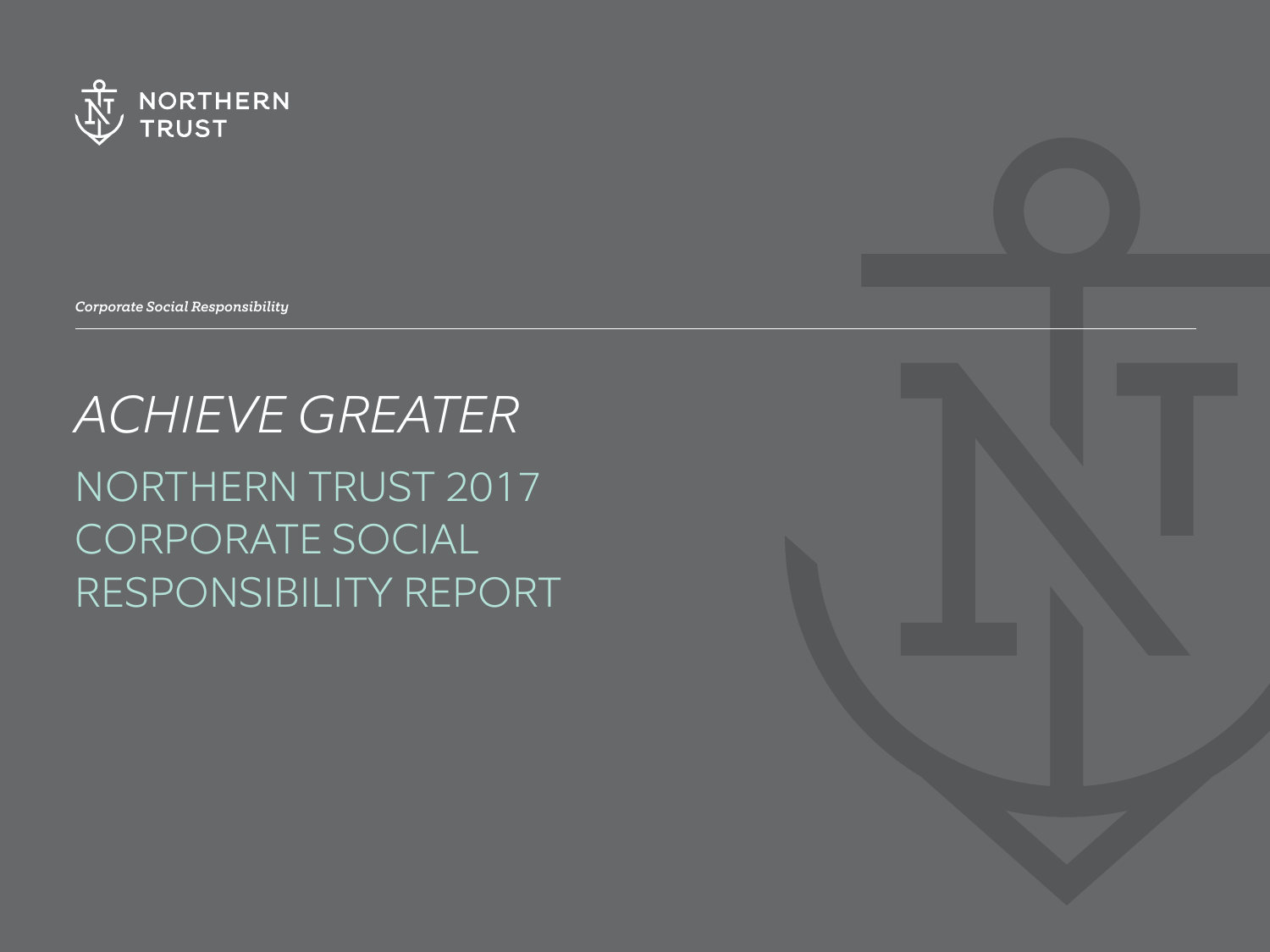*"Northern Trust values CSR as an essential element of our mission and culture. Our stakeholders expect us to be responsible stewards of the company's resources, balancing appropriate levels of prudence and risk to create value. We take that responsibility seriously, as demonstrated through our commitment to Achieve Greater through our CSR strategy."*

> MICHAEL G. O'GRADY President and Chief Executive Officer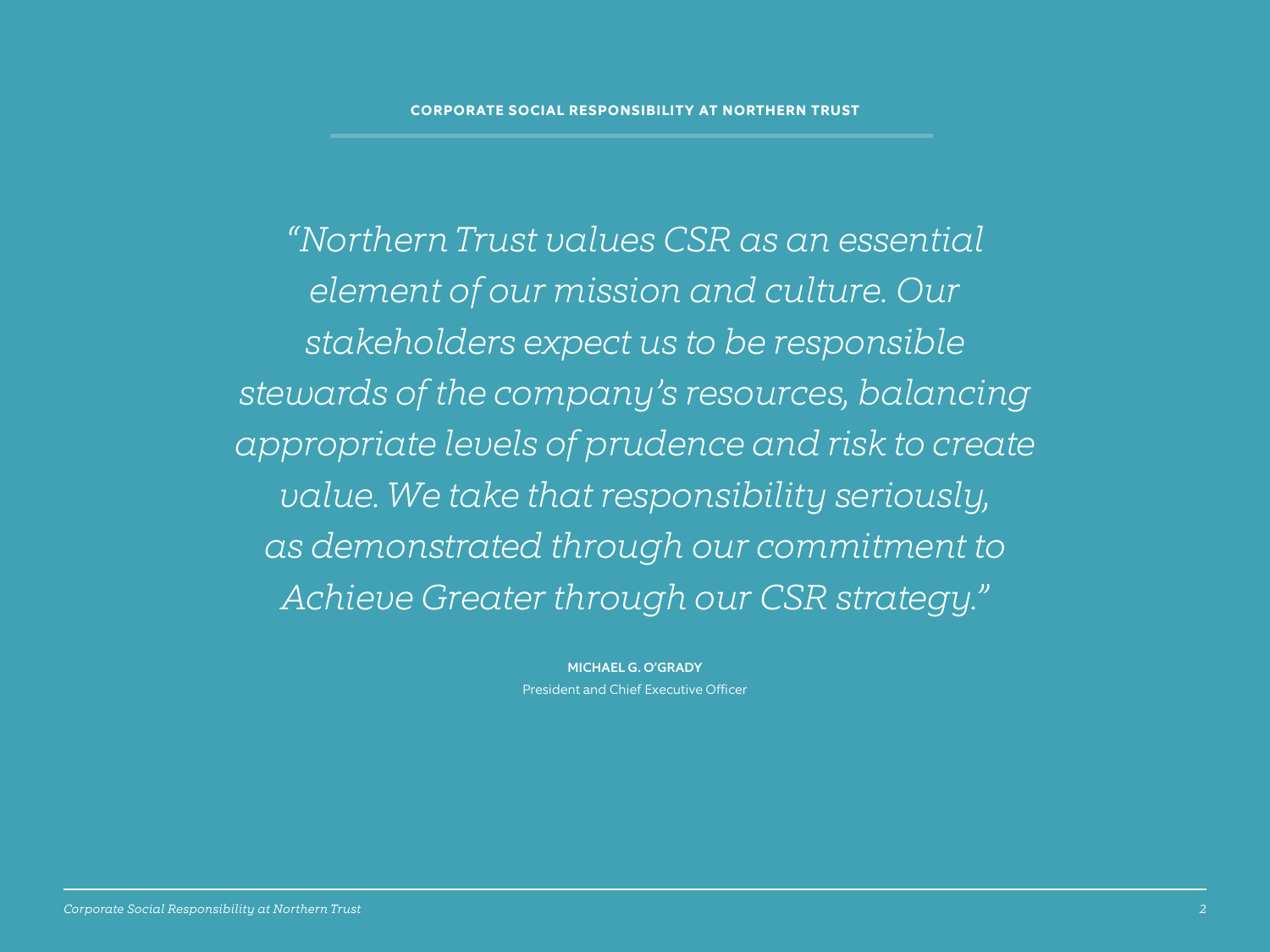#### **CORPORATE SOCIAL RESPONSIBILITY STRATEGIC FOCUS**

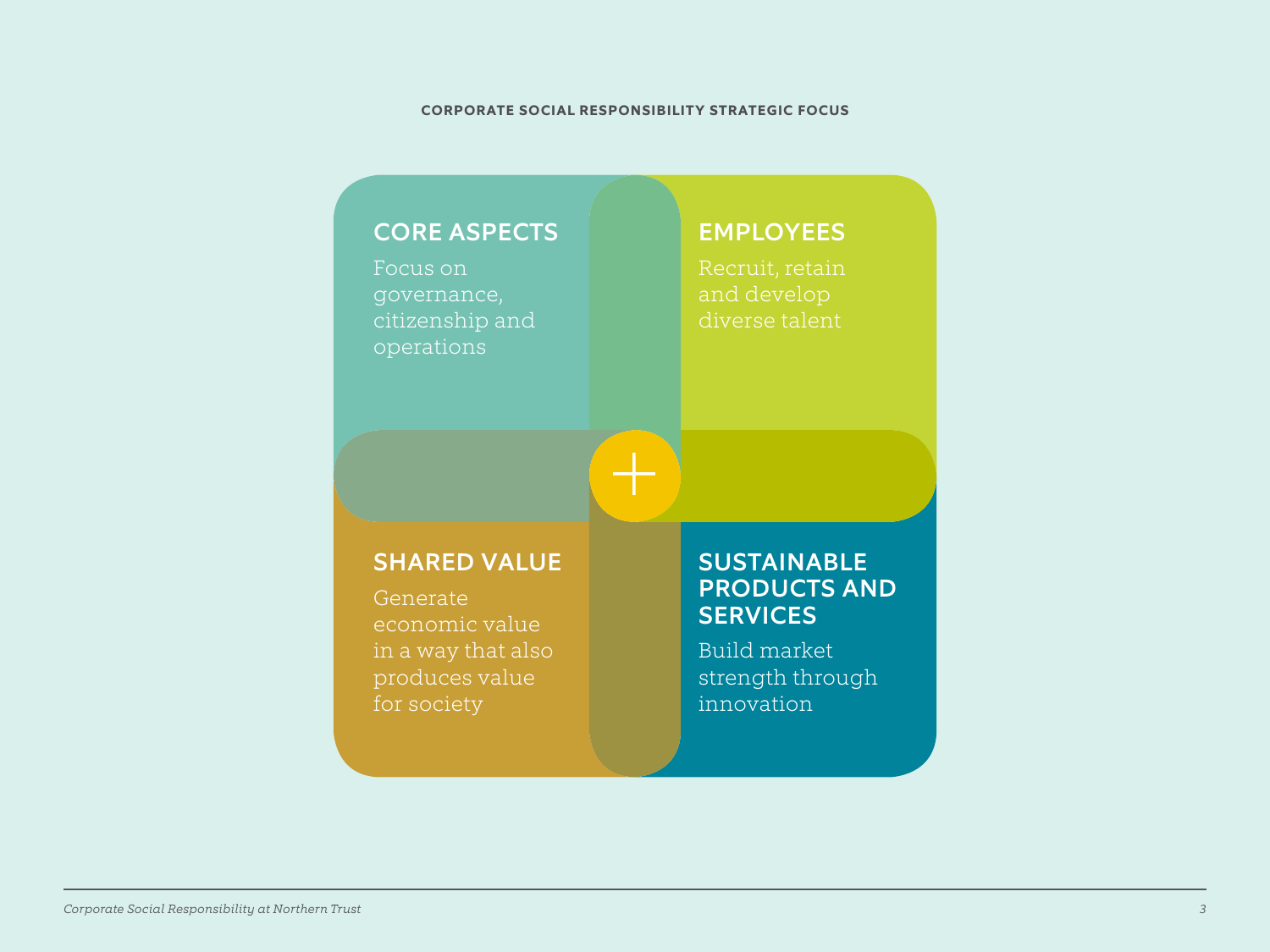# **TABLE OF CONTENTS**

### LETTER FROM CONNIE L. LINDSEY AND

| Corporate Services Group and Environmental Policies 11 |  |
|--------------------------------------------------------|--|
| Non-Governmental Organizations and Advocacy Groups 11  |  |
|                                                        |  |
|                                                        |  |
|                                                        |  |
|                                                        |  |
|                                                        |  |

| Global Diversity and Inclusion Strategy and Governance  17    |  |
|---------------------------------------------------------------|--|
|                                                               |  |
|                                                               |  |
|                                                               |  |
| SUSTAINABLE INVESTING AT NORTHERN TRUST  23                   |  |
|                                                               |  |
|                                                               |  |
|                                                               |  |
|                                                               |  |
| The United Nations Environmental Programme                    |  |
| The Boston College Center for Corporate                       |  |
| United Nations Principles for Responsible                     |  |
| Association of Corporate Citizenship Professionals (ACCP)  25 |  |
| Institutional Investors Group on Climate Change (IIGCC) 25    |  |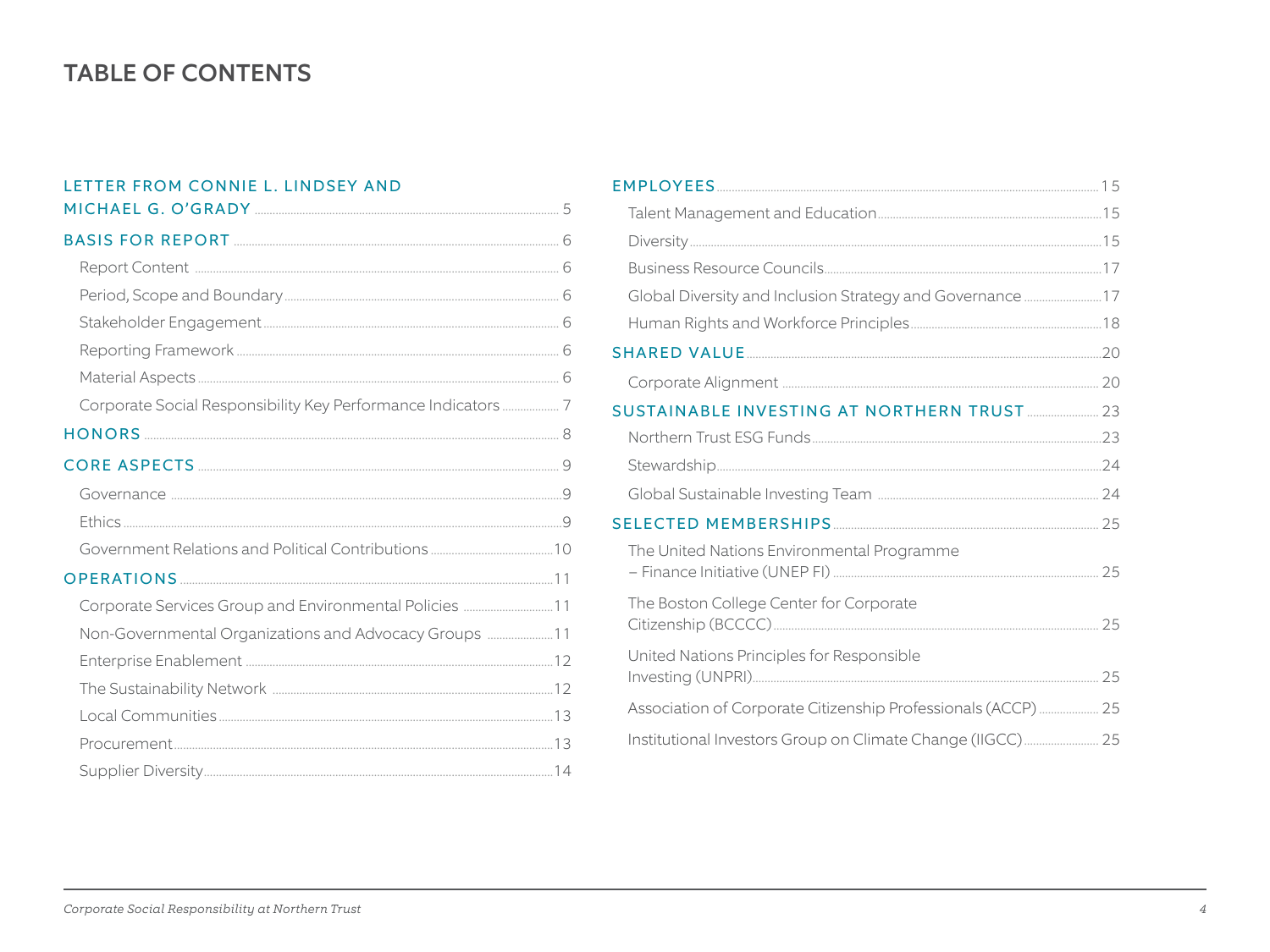# LETTER FROM CONNIE L. LINDSEY AND MICHAEL G. O'GRADY

![](_page_4_Picture_1.jpeg)

![](_page_4_Picture_2.jpeg)

Northern Trust values corporate social responsibility (CSR) as an essential element of our mission and culture. Our stakeholders expect us to be responsible stewards of the company's resources, balancing appropriate levels of prudence and risk to create value. We take that responsibility seriously, as demonstrated through our commitment to *Achieve Greater* through our CSR strategy.

We are pleased to present our eighth CSR report prepared using the Global Reporting Initiatve (GRI) standards. The Northern Trust 2017 CSR Report emphasizes our key priorities related to governance, citizenship and operations; employees; shared value; and sustainable products and services. Our impact is driven by our strategic focus on diversity and inclusion, community engagement and environmental sustainability. As the report details, we achieved several notable milestones in 2017, including introducing electric cars to our India office, contributing over \$19 million USD globally to philanthropic organizations and signing the UK's Women in Finance Charter. Our environmental, social and governance (ESG) assets under management grew 37 percent to \$86 billion. Northern Trust was named one of the "World's Most Admired Companies" by Fortune Magazine for the 11th consecutive year and earned an "A-" rating from the CDP for greenhouse gas emissions disclosures and climate action.

At the end of 2017, Frederick H. Waddell retired from his role as Chief Executive Officer and remains Chairman of the Board. We commend him for the guidance he provided towards the many CSR milestones Northern Trust reached during his tenure, and for his role in helping Northern Trust continue its legacy of outstanding service, expertise and integrity. These principles guide how we do business and serve shareholders, clients, communities and each other, laying a foundation for future generations to *Achieve Greater*.

We look forward to engaging with you as you read our report, and in the years to come.

**Connie L. Lindsey Michael G. O'Grady**  *Head of Corporate Social Responsibility and Global Diversity & Inclusion*

*Executive Vice President President and Chief Executive Officer*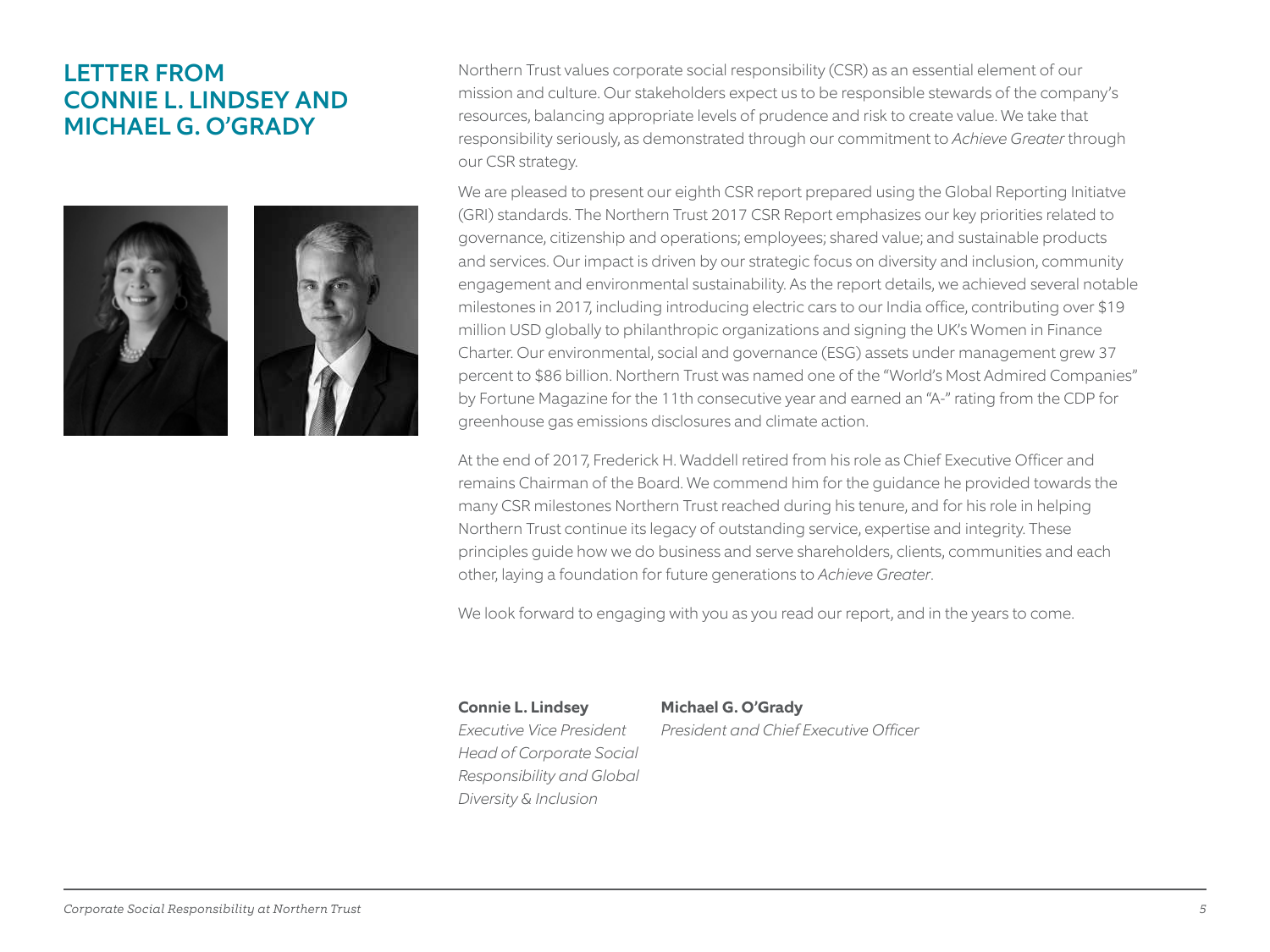# BASIS FOR REPORT

## REPORT FOR CONTENT

This report has been created in response to interactions with key stakeholder groups. Each stakeholder group is expected to use this report to gauge Northern Trust's progress on achieving Northern Trust's goals pertaining to environmental, social and governance matters.

#### PERIOD, SCOPE AND BOUNDARY

This report is based on information obtained, created and compiled for the fiscal year ended December 31, 2017. Our previous report was for the year ended December 31, 2016. The boundary of this report includes 100 percent of our leased and owned offices and 100 percent of our workforce in all global regions in which we operate. In 2017, we expanded our operations in the Europe, Middle East and Africa (EMEA) region by acquiring UBS Asset Management's fund administration servicing units in Luxembourg and Switzerland. In North America, we opened a second office in Tempe, AZ. We are only reporting on aggregated data from wholly owned subsidiaries. No joint ventures or other entities are included unless otherwise noted. There are no restatements from prior years and no significant changes in size, structure, supply chain or ownership from previous reporting periods.

#### STAKEHOLDER ENGAGEMENT

Northern Trust actively engages in dialogue with our stakeholders, including clients, employees, shareholders, communities, regulators, suppliers and peers. These stakeholder groups are determined based on our business strategy of serving corporations, institutions and affluent individuals worldwide. Each stakeholder group affects our reputation, policies and best practices. We believe it is imperative to consult regularly with these groups through periodic in-person meetings, electronic communication, conferences and other platforms. Through these interactions, we receive suggestions and concerns related to our business practices.

#### REPORTING FRAMEWORK

This is our eighth year using the Global Reporting Initiative framework. We are a member of the GRI Standards Pioneer Program, and this is our second report using GRI Standards, the GRI's fifth generation of guidelines for sustainability reporting. This report has been prepared in accordance with the GRI Standards: Core option.

## MATERIAL ASPECTS

The report and its index provide details on the material aspects and topics that reflect economic, environmental and social impacts relevant to our business. During 2017, we set specific key performance indicators aligned to the Sustainable Development Goals adopted by the United Nations and will continue to measure progress against these indicators.

Core Aspects - Governance, Ethics and Operations, Responsible Sourcing and Environmental Impacts

**Employees** - Global Talent Management, Diversity and Inclusion

**Shared Value** - Community Development, Global Philanthropy and Volunteerism

#### Sustainable Products and Services -

Environmental, Social and Governance Integration, Responsible Investment Products and Services

Questions related to this report can be sent to CSRatNT@ntrs.com.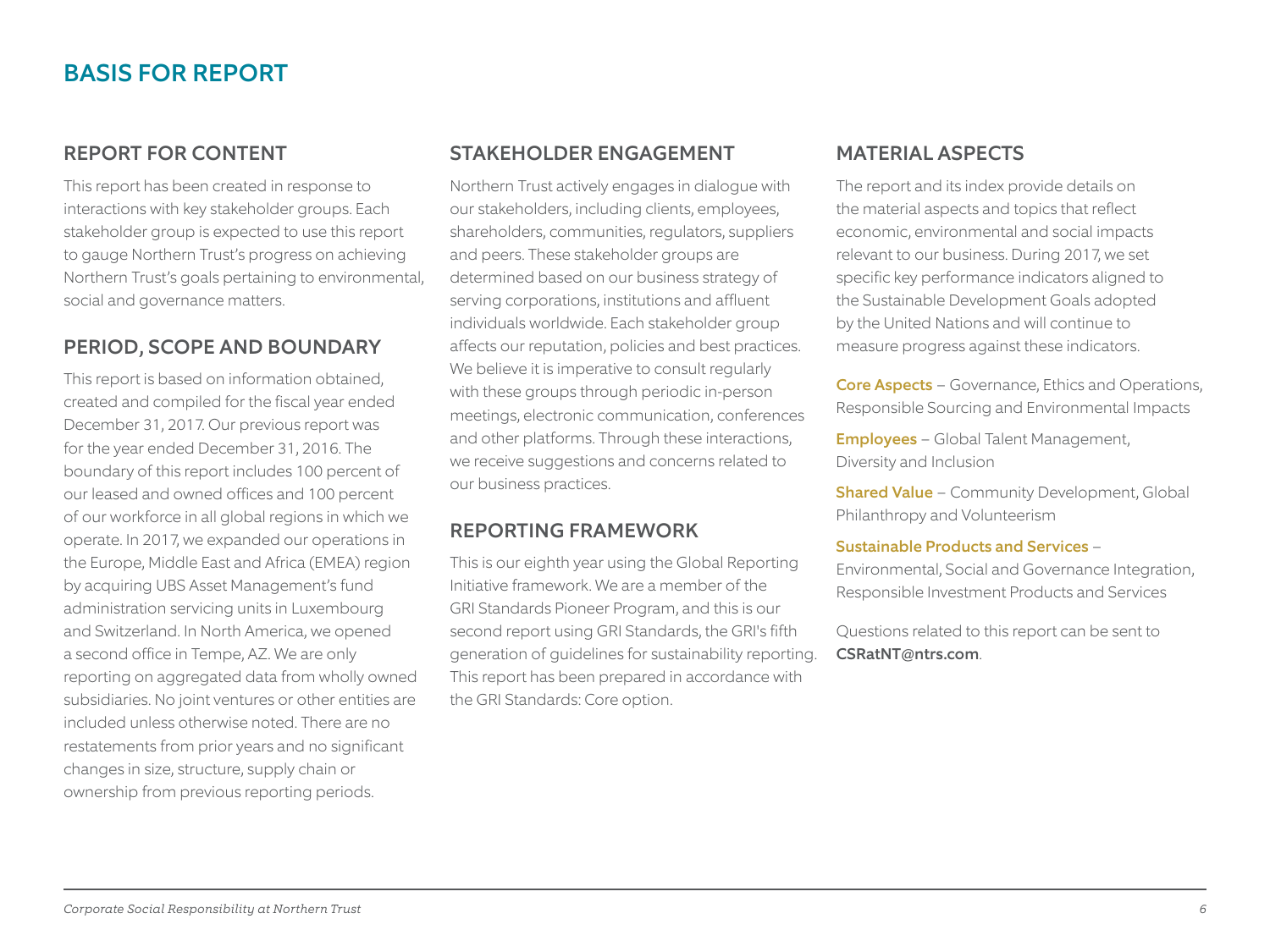#### CORPORATE SOCIAL RESPONSIBILITY KEY PERFORMANCE INDICATORS OVERVIEW

|                          | 2015 - 2020                                                                                                                                  | <b>Status</b> | Sustainable<br><b>Development Goals</b> |
|--------------------------|----------------------------------------------------------------------------------------------------------------------------------------------|---------------|-----------------------------------------|
| <b>Core Aspects</b>      | Reduce carbon emissions by 25 percent                                                                                                        |               | 13 GLIMATE                              |
|                          | Increase number of suppliers screened using environmental and social criteria                                                                | $\circ$       |                                         |
| <b>Employees</b>         | Update and communicate global diversity and inclusion goals                                                                                  | $\circ$       |                                         |
|                          | Achieve goal of 35 percent women with senior or executive vice president title<br>in UK by December 2020 per the UK Women in Finance Charter | O             | DECENT WORK AND<br>ECONOMIC GROWTI      |
|                          | Establish process to deliver on the goals of the CEO Action for Diversity & Inclusion                                                        | $\circ$       |                                         |
| <b>Shared Value</b>      | Remain in the top quartile of charitable giving amongst our peers                                                                            | $\circ$       | <b>1 SUSTAINABLE CITI</b>               |
|                          | Increase volunteer hours by 5 percent each year through 2020                                                                                 | O             |                                         |
|                          | Maintain outstanding CRA rating                                                                                                              | $\circ$       |                                         |
| Sustainable              | Formalize ESG investing philosophy                                                                                                           |               |                                         |
| Products<br>and Services | Continue to evolve proxy voting policies and practice to capture emergent ESG risks                                                          | O             |                                         |
|                          | Increase our number of engagements with companies on ESG related issues & opportunities                                                      | O             |                                         |
|                          |                                                                                                                                              |               | <b>O</b> In progress<br>Complete        |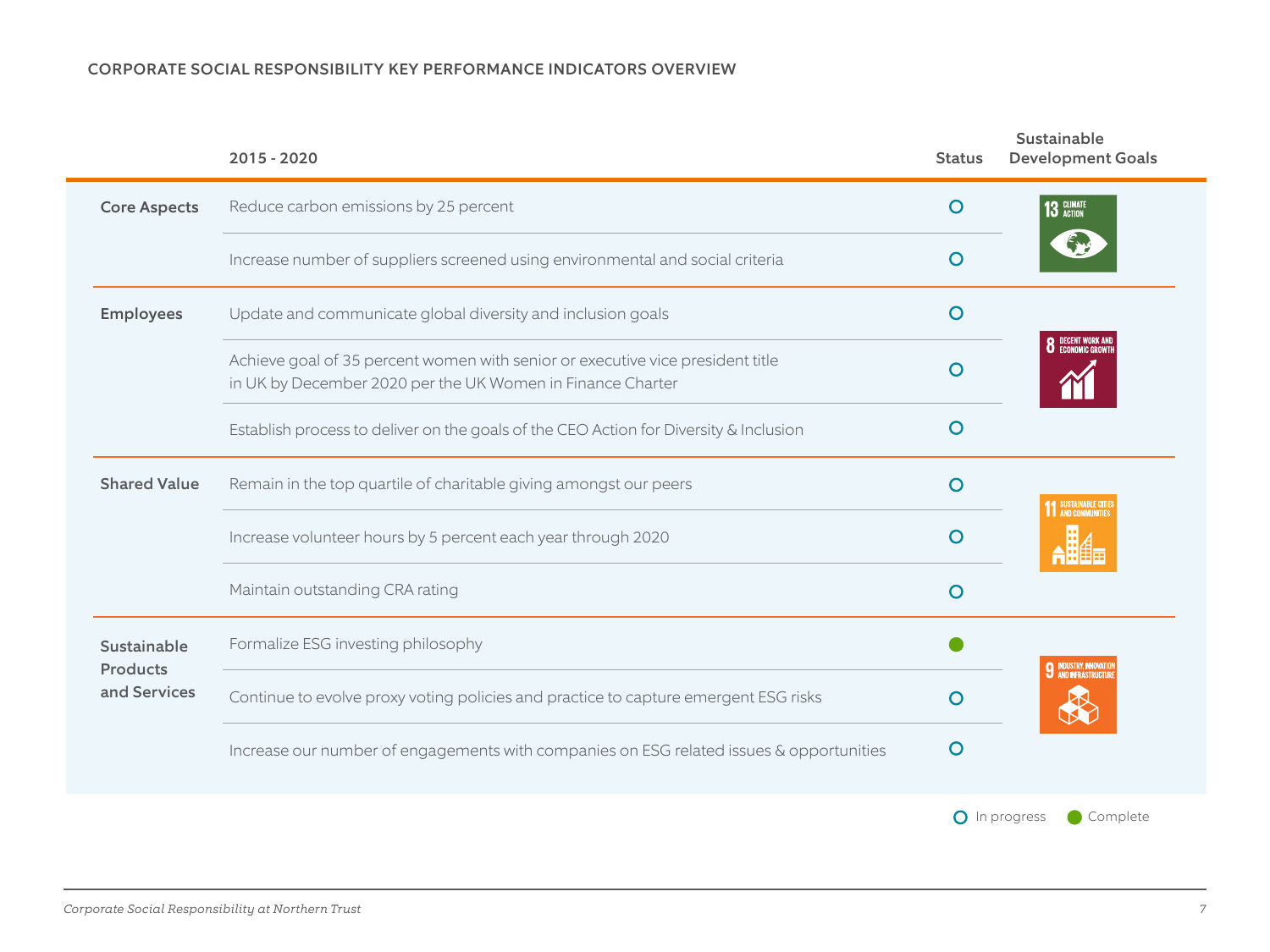**HONORS** BEST BANKS IN AMERICA Forbes, 2017

> **BEST PRIVATE BANK FOR FAMILY OFFICES (GLOBAL)** Financial Times Group, 2017

**ONE OF THE "WORLD'S MOST ADMIRED COMPANIES"** Fortune Magazine, 2017 –11th Consecutive Year

**100 BEST CORPORATE CITIZENS** Corporate Responsibility Magazine, 2017

**BEST PLACES TO WORK FOR LGBT EQUALITY** Corporate Equality Index, 2017 – 8th Consecutive Year

**TOP 50 COMPANY FOR EXECUTIVE WOMEN** National Association for Female Executives, 2017 –7th Consecutive Year

**TOP 50 COMPANIES FOR LATINAS TO WORK FOR IN THE UNITED STATES** Latina Style Magazine, 2017

**100 BEST COMPANIES FOR WOMEN IN INDIA** Working Mother & AVTAR, 2017

**FTSE4GOOD GLOBAL INDEX** 2017 – 11th Consecutive Year

**DOW JONES SUSTAINABILITY NORTH AMERICA INDEX** 2017 – 7th Consecutive Year

**NORTHERN TRUST HIGHLIGHTS** 

(as of and for the year ended December 31, 2017)

![](_page_7_Figure_13.jpeg)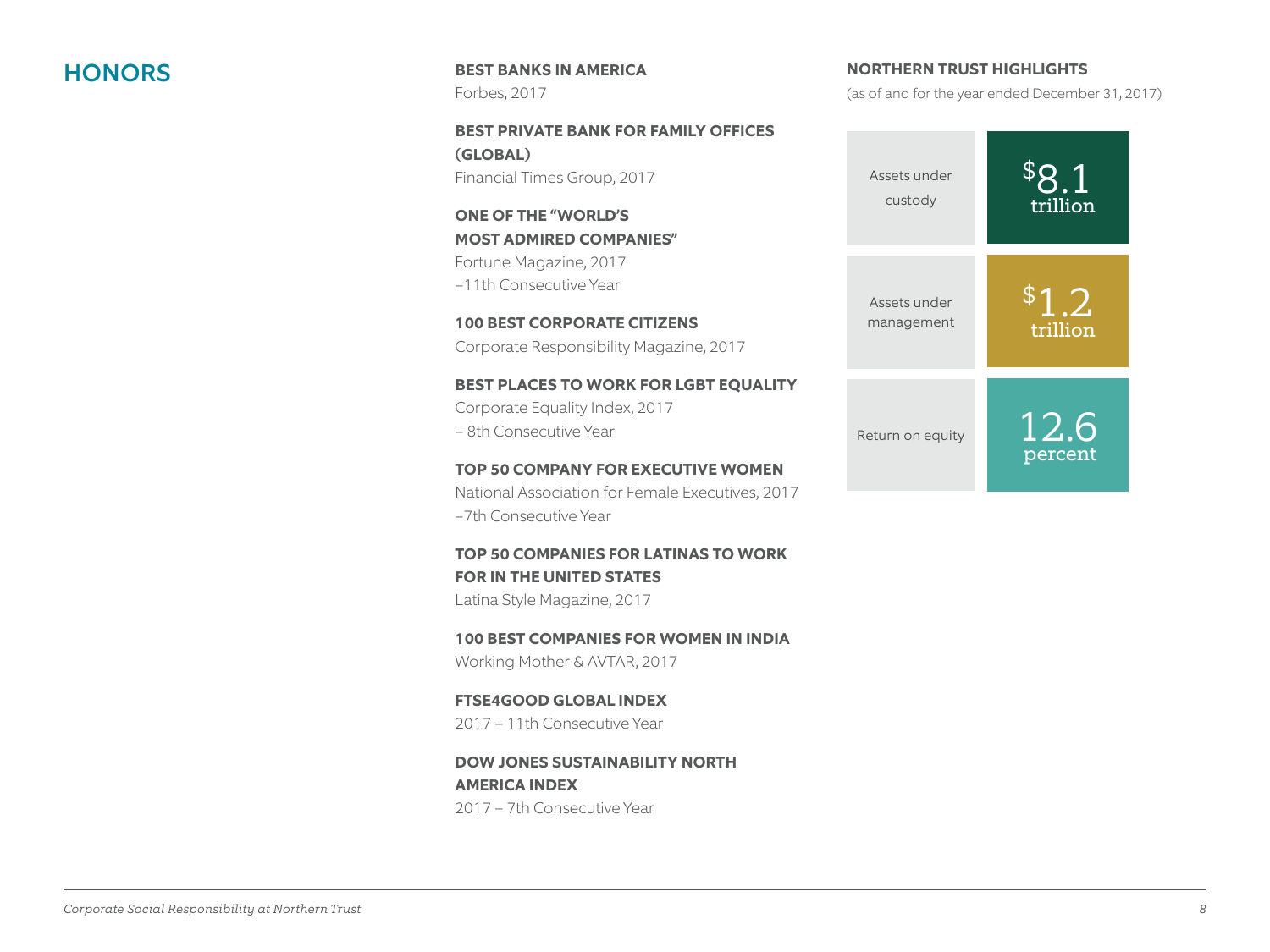# CORE ASPECTS

#### **Governance**

Connie L. Lindsey, Executive Vice President and Head of Corporate Social Responsibility and Global Diversity & Inclusion, is responsible for the design and execution of a comprehensive CSR strategy. Ms. Lindsey reports directly to Michael G. O'Grady, the President and Chief Executive Officer of Northern Trust Corporation (the "Corporation"). Ms. Lindsey also chairs the Executive Corporate Social Responsibility Council, a group of senior employees that enables the implementation of Northern Trust's CSR strategy through the setting and tracking of goals related to material aspects of our CSR strategy, including sustainability initiatives.

The Corporation's Board of Directors provides general oversight of Northern Trust's corporate citizenship and social responsibility matters of significance to the Corporation and its subsidiaries. This oversight is facilitated by the Board's Corporate Governance Committee. Oversight of certain financial and operational risks associated with climate change and other environmental risk factors is also provided by the Board's Business Risk Committee through its oversight of the Corporation's global risk management framework and risk management policies.

#### **Ethics**

All global employees are expected to adhere to and uphold our core values, exercise the highest ethical judgment and comply with laws that apply to their duties. Employees also must follow all laws and regulations and avoid any situation that may trigger a conflict of interest. We expect employees to treat all appropriate information as confidential; breaches of confidentiality obligations may bring disciplinary action. All employees are required to take three courses annually: "Global AML & Sanctions," "Information Security at Northern Trust" and "Standards of Conduct Policy."

All employees are required to certify their compliance with the Code of Business Conduct and Ethics and complete the Standards of Conduct Policy Training course, which contains information related to anti-corruption. Both certification and training were completed by 100 percent of employees.

Annual anti-corruption training is required for client-facing personnel as well as global marketing, finance, audit, legal and compliance professionals. In addition, we provide expanded anti-corruption training to employees in the Europe, Middle East and Africa and Asia-Pacific (APAC) regions in accordance with regulatory requirements.

# TRUSTWORTHY LIVE

Trustworthy Live expands on Northern Trust's ongoing Trustworthy program, a video series that features stories about real people in challenging business situations, by integrating in-person events and engaging speakers. These speakers include representatives of law enforcement agencies, who highlight high-risk areas in the financial markets, new trends in fraud and anti-money laundering activity and red flags that may help to alert Northern Trust of this continue to feature video clips and targeted trainings that reinforce these messages as well as topics of conduct and inherent bias. Throughout the program, employees are reminded core principles: service, expertise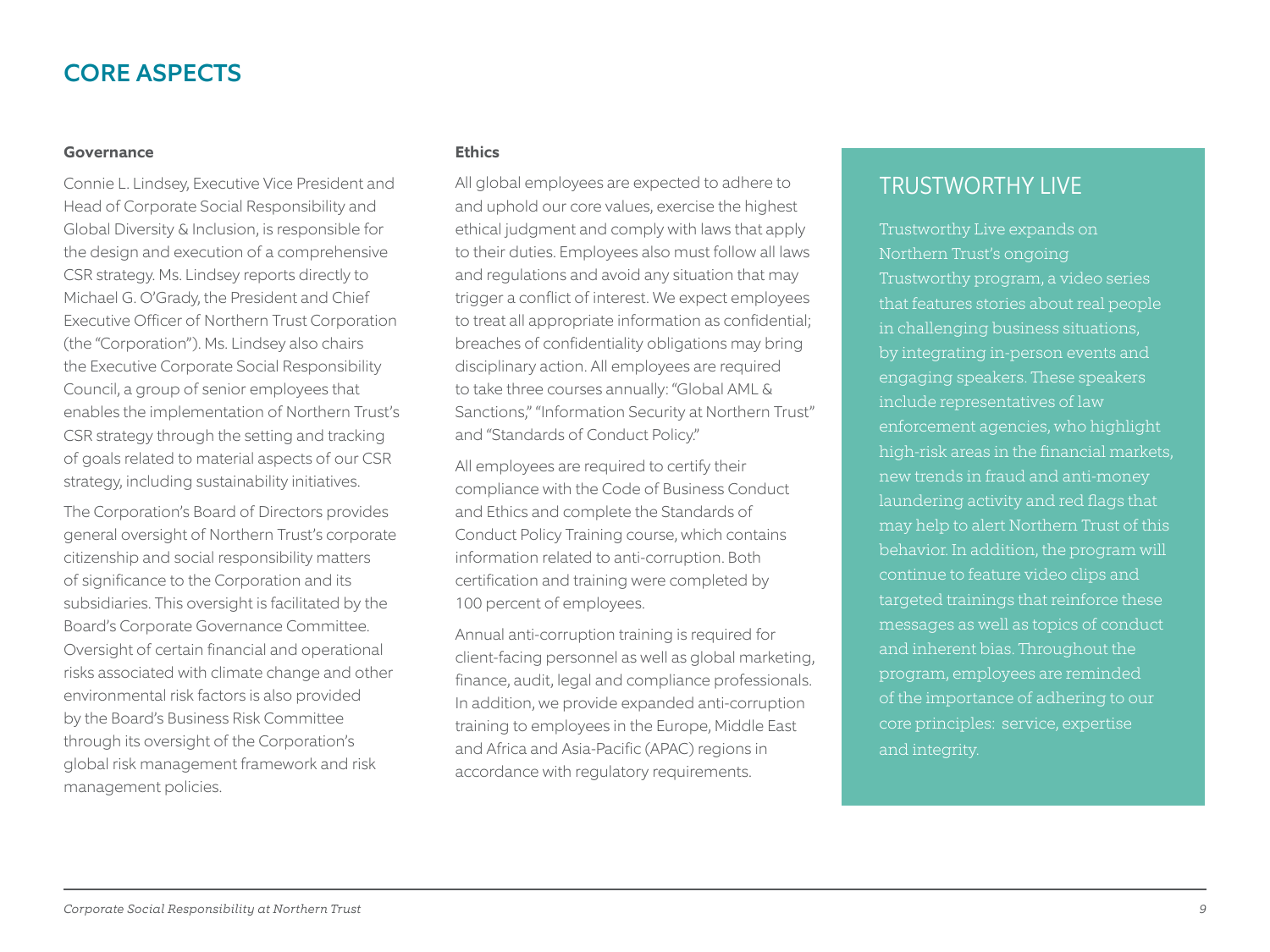#### **Government Relations and Political Contributions**

Northern Trust concentrates its public policy positions in areas most relevant to its businesses. Our public policy and lobbying focus includes, among other things, United States federal, state, municipal and European Union financial regulatory reform efforts. We work with the limited number of trade associations of which we are a member, and we also meet directly with members of the U.S. Congress, state and municipal legislators, regulators and other government officials globally to discuss our positions and make recommendations for improved policy and regulation.

At the United States federal level, we focus on proposed regulatory and policy changes that will affect our businesses. This includes supporting changes that will enhance the safety of client assets and promote the safety and soundness of the financial system and a strong global economy. At the state and municipal level, we regularly meet with elected and appointed officials to discuss public policy positions that will affect our businesses. In appropriate circumstances, we file comment letters to proposed federal regulations, copies of which are made publicly available by the applicable regulatory agencies.

The Corporate Governance Committee of the Board of Directors provides oversight of the political, lobbying and other public advocacy activities of Northern Trust, including significant trade association memberships.

#### **Political Contributions by Employees**

Northern Trust expects employees to seek guidance and pre-clear certain individual political contributions. More detailed Northern Trust policies and procedures that apply to all employees or certain groups of employees are set forth in pre-clearance procedures and other documents, including federal, state and municipal "pay-to-play" policies and procedures.

#### **Corporate and Political Action Committee Political Contributions**

Northern Trust engages in the political process in order to advance and protect its long-term interests. Northern Trust does not contribute directly to candidates for public office. However, Northern Trust contributes corporate funds to industry trade organizations in support of the company's public policy objectives. Participation in these organizations is important to gaining industry insight, fostering relationships and professional opportunities within the industry and collaborating on public policy topics of mutual interest. The principal trade associations to which we belong are the American Bankers Association, the Financial Services Roundtable, the Investment Company Institute and the Securities Industry and Financial Markets Association. We also belong to the Illinois Bankers Association, the California Bankers Association and The Florida Bankers Association.

Northern Trust sponsors both a federal-only political action committee (PAC) and a multi-candidate PAC. Both PACs are allowed to solicit a restricted class of Northern Trust's U.S. employees for contributions. Those contributions are used to support candidates who support effective legislation important to Northern Trust. All contributions to the PACs are voluntary; employees are neither favored nor disadvantaged based on their participation. Decisions about potential contributions are reviewed and approved by the leadership of the respective PACs based on the public policy interests of Northern Trust. Our PAC contributions in 2017 totaled \$66,900. Federal lobbying reports may be found at: www.**s**enate.gov/legislative/Public\_ Disclosure/LDA\_reports.htm, and our financial contributions can be found at: www.fec.gov/ finance/disclosure/candcmte\_info.shtml.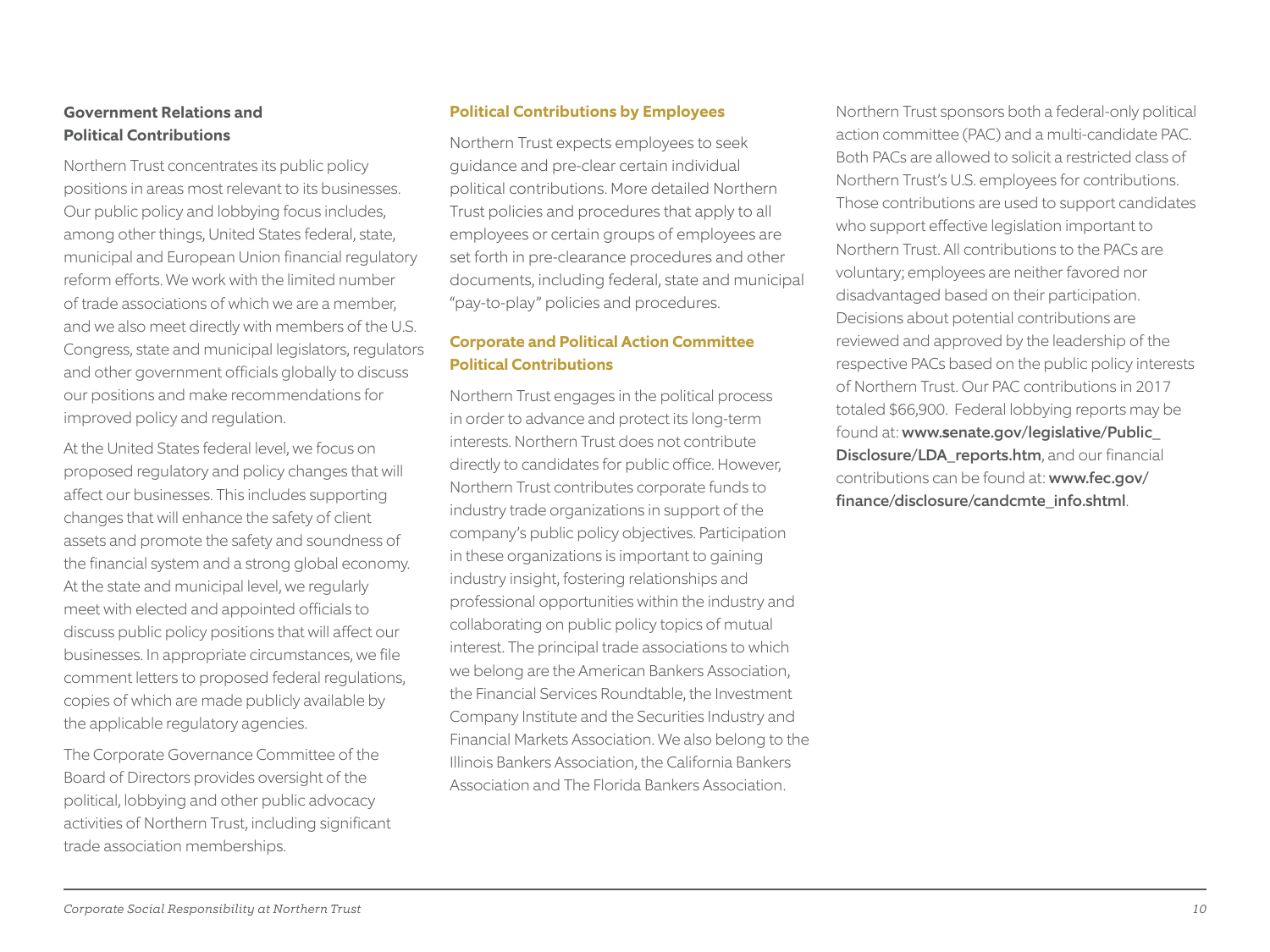# **OPERATIONS**

#### **Corporate Services Group and Environmental Policies**

Northern Trust's Corporate Services Group, charged with management of our real estate portfolio, procurement and facilities services, executes Northern Trust's objective of reducing or eliminating negative environmental impacts from our supply chain. We detail our environmental expectations of vendors by providing them our Supplier Code of Conduct. Vendors' sustainable practices are factored into our selection process, and we regularly review suppliers' adherence to the Supplier Code of Conduct and pursue corrective measures when necessary, as noted in our Global Procurement Policy.

Northern Trust recognizes that the long-term viability of our business and that of our clients is tied to the health and well-being of our planet. We therefore commit to protecting and preserving the environment and to eliminating or mitigating any negative environmental impacts from our operations.

We align our business with the fundamental principle of sustainability—meeting the needs of the present generation without compromising the ability of future generations to meet their own needs. We do this by integrating environmental considerations into our company-wide decision-making processes, committing to improving continually our business practices and delivering tangible, positive results related to the environment.

We use energy to power our data centers and facilities, the majority of which are located in North America. As a result, the bulk of our greenhouse gas (GHG) emissions stem from our North American operations. We first started tracking our carbon footprint, comprised of the carbon dioxide equivalent of all GHGs produced in our operations, in 2006. Since then, we have improved our data collection processes and calculation methodologies to align with the GHG Protocol.

Working closely with our building managers, Northern Trust follows the best environmentally friendly building strategies and practices outlined by The U.S. Green Building Council's Leadership in Energy and Environmental Design (LEED) program. Among our offices in North America and APAC, we have received two LEED platinum certifications, seven gold certifications, one silver certification and one general certification. In addition, we use reliable and sophisticated tracking programs to monitor and manage our environmental performance and to calculate our annual carbon footprint.

After the completion of a comprehensive study in 2015, we set a goal to reduce our total Scope 1, Scope 2 (using the market-based approach) and Scope 3 carbon emissions by 3 percent per full-time employee (FTE) by 2020, using our 2015 emissions as a baseline. By the end of 2016, we had already exceeded that goal, reducing our emissions by 9.65 percent. As result, we have set a new goal to reduce

our emissions by 25 percent from our 2015 baseline by the end of 2020.

#### MARKET-BASED: METRIC TONS OF CO2E PER FTE

|                                            | 2015   | 2016   | 2017   |
|--------------------------------------------|--------|--------|--------|
| Scope 1 - per FTE                          | 0.190  | 0.139  | 0.119  |
| Scope 2 - per FTE                          | 2.850  | 2.636  | 2.346  |
| Scope 3 - per FTE                          | 1.242  | 1.095  | 1.164  |
| Total - per FTE                            | 4.282  | 3.869  | 3.669  |
| <b>Total Full-Time</b><br><b>Employees</b> | 16,152 | 16,874 | 17,830 |

#### **Non-Governmental Organizations and Advocacy Groups**

We believe collaborating with non-governmental organizations (NGOs) and advocacy groups allows us to maintain transparency and hold ourselves accountable to our environmental sustainability practices. Northern Trust and our surrounding communities benefit when we publicly report our environmental footprint—such as our GHG emissions, energy use and the risks and opportunities associated with climate change under the supervision and guidelines of reputable third-party organizations. By joining communities of investors who hold the health of our planet in high regard alongside the success of their business establishments, Northern Trust strives to affect positive change in corporate responsibility to our environment.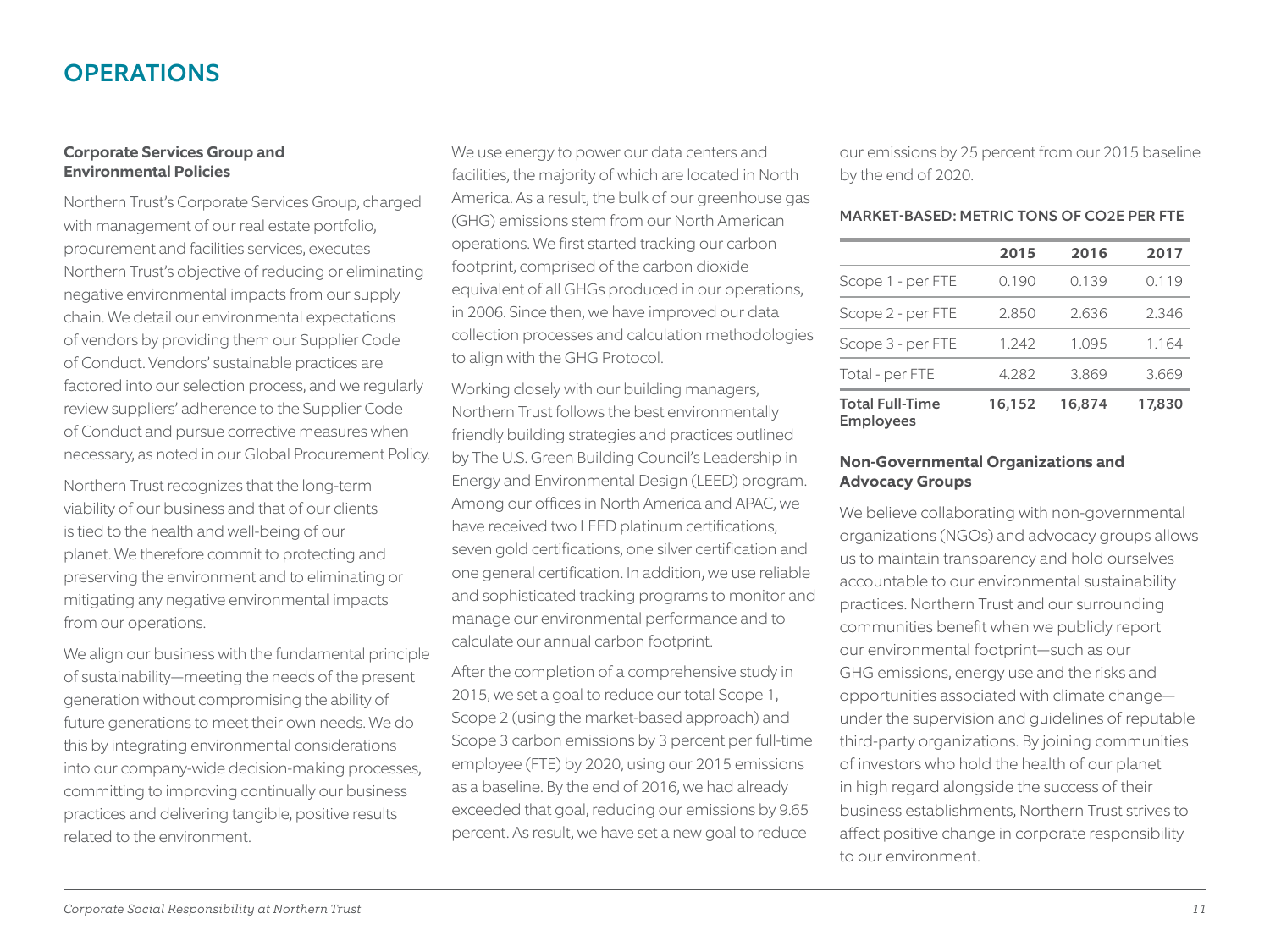The NGOs with which we collaborate include the U.S. Green Building Council, the Carbon Disclosure Project and the Institutional Investors Group on Climate Change.

#### **Enterprise Enablement**

Northern Trust's Enterprise Enablement department works to ensure our infrastructure is used efficiently and contributes to our ongoing efforts in conservation and sustainability. Because powering data centers accounts for a considerable amount of our carbon footprint, we attempt to consolidate servers or downsize them through virtualization. We also optimize power and resource utilization by life-cycling older equipment into more energy efficient devices, increasing signage encouraging recycling, using teleconferencing to reduce business travel and defaulting to smart printing features.

#### **The Sustainability Network**

In 2017, we rebranded our Partners Think Green (PTG) program as the Sustainability Network. The Sustainability Network is Northern Trust's global employee environmental engagement program aimed at increasing awareness of sustainability issues, promoting best practices and unifying environmentally focused business operations under the same umbrella. This program enables close collaboration between our building managers and "sustainability

# NORTHERN TRUST INTRODUCES ELECTRIC CARS TO INDIA LOCATIONS

As a service to its employees, Northern Trust provides all staff in India with round trip transportation between home and work. In 2016, out of concern for the emissions produced by the vehicles used in this service, Northern Trust changed its service provider vehicles and a dedicated fleet. Real-time monitoring and automated routing have led to a reduction in the number of miles traveled, resulting in a 7 percent savings in carbon emissions compared with 2015. To further reduce our carbon footprint, our India team leased a fleet of electric vehicles to provide employees a low-carbon, quiet, clean and comfortable transport service.

As part of the initiative, ten new electric cars rolled off the production line to our Bangalore and Pune locations during 2017 and another ten are planned for 2018. Fast-charging points have been installed to ensure consistent and reliable service. The new electric cars will save 680 metric tons of carbon dioxide over three

years, equivalent to 1.6 million car miles (2.6 million kilometers). Cost-effective and an important step towards Northern Trust meeting its overall carbon target.

#### Benefits to Northern Trust India's conversion to electric cars

| <b>Cleaner</b> air | Quieter<br>vehicles | <b>Less</b><br>congestion |
|--------------------|---------------------|---------------------------|
|--------------------|---------------------|---------------------------|

Safety

| <b>Vetted</b> | <b>GPS tracking</b> | <b>Smarter</b> |
|---------------|---------------------|----------------|
| drivers       | of vehicles         | vehicles       |
|               |                     |                |

#### Environmental

| <b>Reduction</b> | <b>Obviation of</b> | Less      |
|------------------|---------------------|-----------|
| in footprint     | diesel use          | pollution |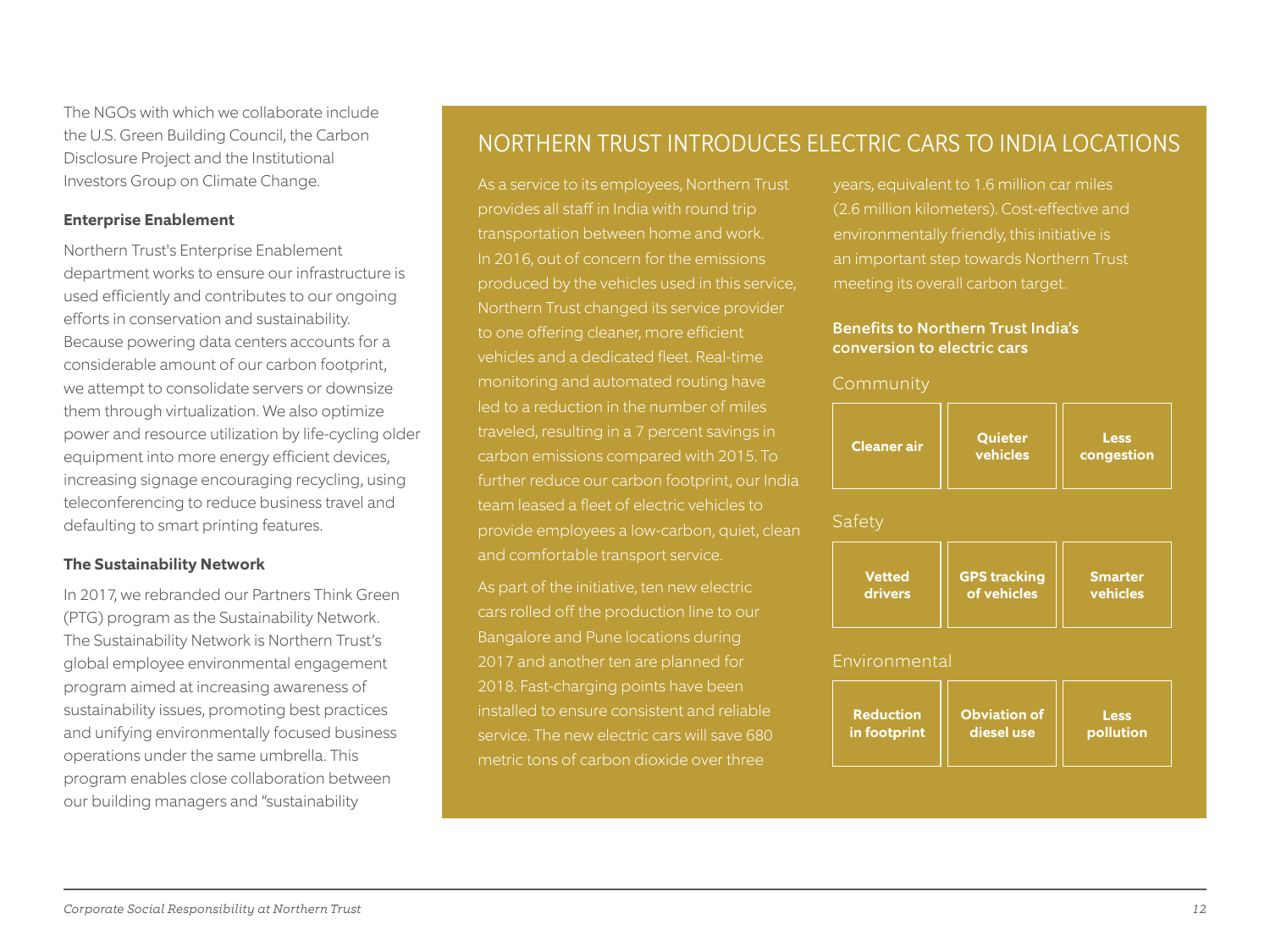champions" (employee volunteers) in delivering consistent environmental messages, gauging employee feedback and advocating for increased commitment to conservation and protection of environmental resources. The Sustainability Network organizes Earth Day celebrations as well as other environment-related volunteer opportunities and has been a key activator of behavior change in Northern Trust's culture around climate change and other environmental issues.

#### **Local Communities**

Northern Trust functions as a global citizen whose contribution to building a healthy, sustainable environment involves deep regard for the surrounding communities. Our footprint affects the larger ecological system and can make tangible differences in the lives of community members, which is why we strive to forecast and reduce any environmental risks or harm created by our business operations.

We also believe in the power of community-based actions to effect positive change for the good of our planet and future generations. Northern Trust commits its resources, including capital support and employee volunteerism, to local initiatives and organizations focused on environmental awareness and protection. We are a longstanding sponsor of the Chicago Botanic Garden as well as other land trust organizations and local youth programs that aim to increase appreciation of biodiversity and motivate sustainable actions in everyday life.

#### **Procurement**

Northern Trust's supply chain supports our global footprint through the use of suppliers of various types and sizes. These firms provide services in the categories of business, technology and market data.

These suppliers allow Northern Trust to support the needs of our clients and employees in our North America, EMEA and APAC regions. Northern Trust expects vendors to conduct business in an ethical, legal and socially responsible manner. We specify these terms and conditions in our procurement policy and review it during vendor evaluations.

Northern Trust's global procurement department is led by a senior-level manager, the Global Head of Procurement, who drives the strategy and sets policies worldwide. Northern Trust is committed to integrating ethical, social and environmental factors into our global procurement policy, as reflected in our Supplier Code of Conduct (northerntrust.com/about-us/procurement).

We check our vendors with the U.S. Office of Foreign Asset Control to ensure we comply with any economic and trade sanctions. In 2017, we also published our first UK Modern Slavery Act statement.

#### Other aspects of our global procurement program include:

• Completing due diligence requiring any supplier providing goods and/or services outside of the United States to complete an anti-bribery questionnaire

- Requiring suppliers to obey the laws of the country of manufacture, sale and distribution
- Coordinating a supplier management program that assesses risk, monitors performance and promotes continuous improvement activities

Our approach to supplier relationship management (SRM) ensures that an appropriate level of oversight and structure is established with each of Northern Trust's suppliers. This process maximizes relationships with suppliers, resulting in ongoing risk mitigation and value delivery that meets or exceeds contracted value. We continue to invest in and review new SRM techniques and processes that will increase coverage to more supply categories.

#### The goals of Northern Trust's vendor management program are to:

- Provide and implement the framework to monitor and manage vendors
- Ensure consistency and compliance with regulatory guidance
- Instill a continuous improvement philosophy into the supplier relationship
- Ensure compliance with contractual terms and conditions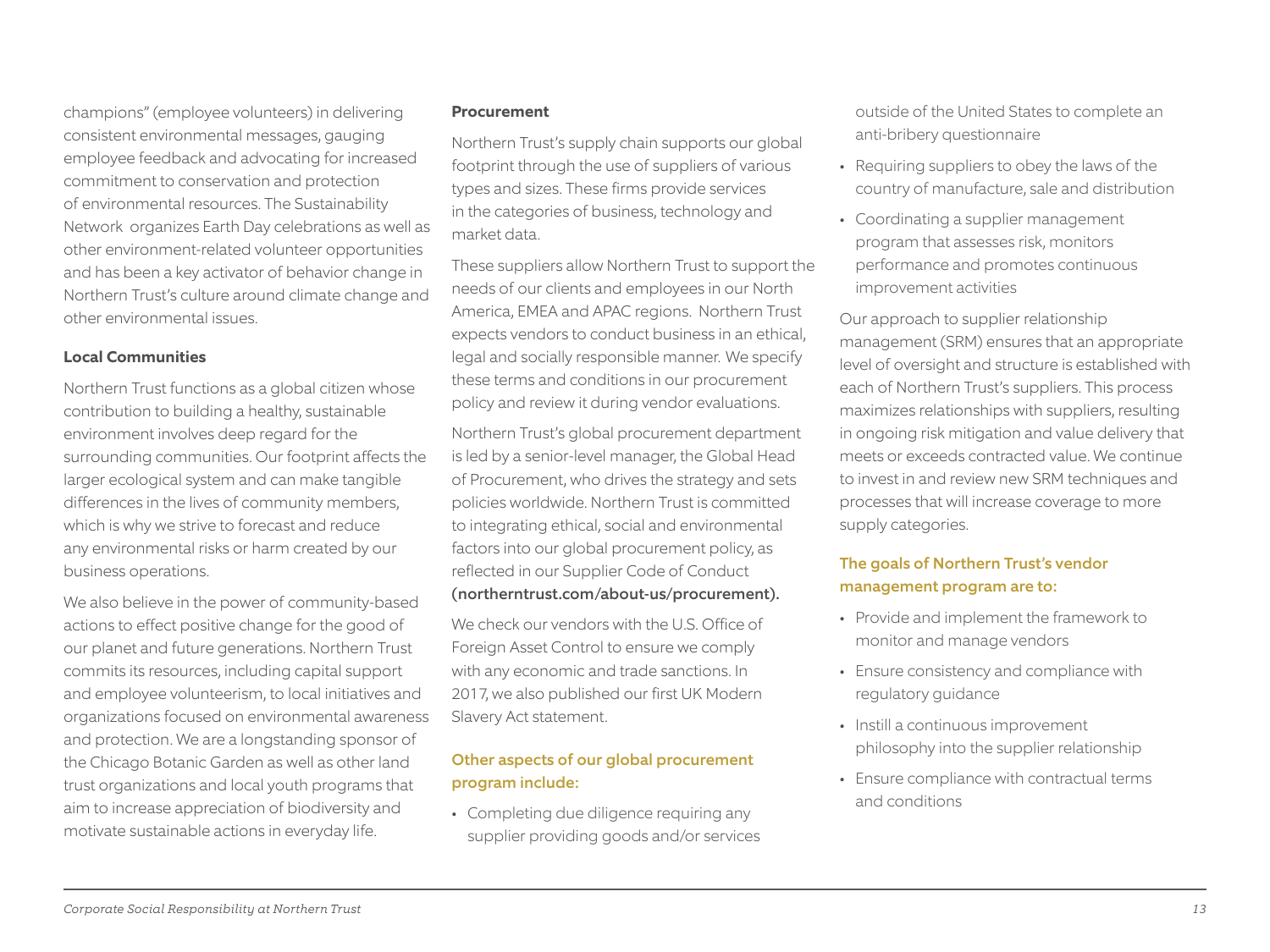#### The vendor management process includes:

- Using vendor segmentation
- Applying a governance model appropriate for the vendor's designated segment
- Administering jointly developed key performance indicators
- Developing and implementing a vendor management plan
- Assigning vendor managers the responsibility for specific activities required by the segmentation
- Monitoring and reporting on the status of open vendor issues
- Establishing performance improvement goals for ongoing vendor relationships as needed
- Conducting regular vendor business review meetings

Our procurement policy promotes a fair and objective bidding process by neither requiring the use of local suppliers nor measuring our spending with local or regional suppliers.

#### **Supplier Diversity**

Supplier diversity is an essential component of a world-class global procurement organization. How and with whom we do business reflects our commitment to developing and supporting diverse business owners. Diverse suppliers who work with us as partners contribute to our bottom line and foster increased competition and innovation as well as enhance our ability to provide clients with excellence in service.

Northern Trust considers supplier diversity a corporate strategy supported by senior management and executed via our procurement professionals. Northern Trust's supplier diversity program is led by a senior-level manager, the director of supplier diversity.

In 2017, we spent more than \$160 million with minority- and women-owned companies and firms owned by individuals with disabilities. Northern Trust continues to bring diverse suppliers into our supply chain.

We collaborate with various organizations to focus on economic development, growth and learning, including the Chicago Minority Supplier Development Council, the Women's Business Development Center, Chicago United and the Chicago Area Gay and Lesbian Chamber of Commerce. Northern Trust is an active member of the Financial Services Roundtable of Supplier Diversity for the National Minority Supplier Development Council, an organization that aims to provide a direct link between large corporations and minority-owned businesses.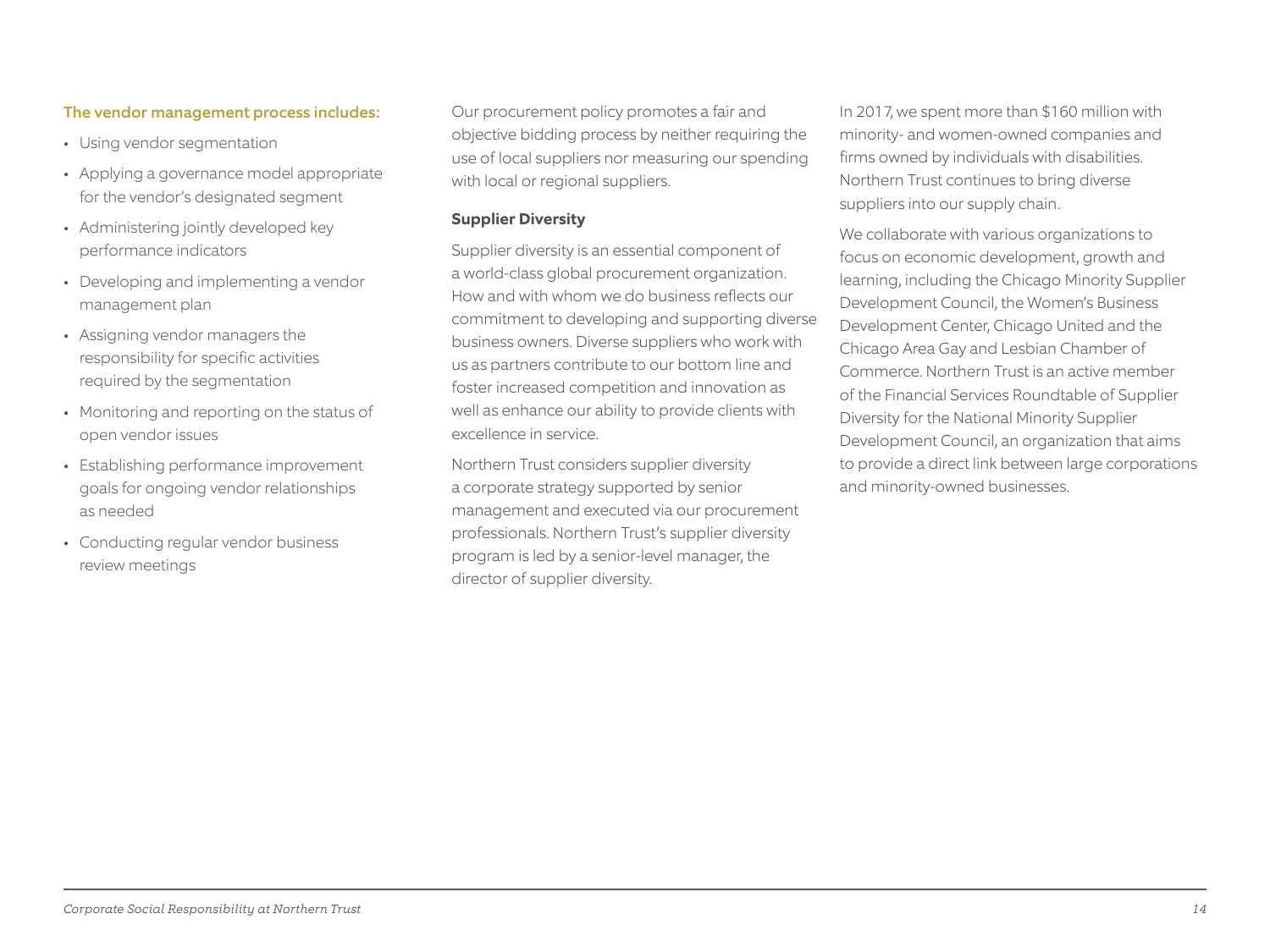# EMPLOYEES

We recognize that our employees are critical to our success, and we take our search for and retention of top talent seriously. We target our talent identification, talent sourcing methods and recruiting strategies to specific locations using a variety of channels including job boards, colleges, networks, associations and online social networks. We base hiring decisions on a variety of factors, including educational background, diversity, relevant experience, past accomplishments, professional licensing and strong evidence of integrity and ethical behavior.

#### **Talent Management and Education**

Northern Trust employees averaged 21 hours of training-for a total of more than 380,000 hours across the organization-in 2017. Northern Trust's talent management team has developed a customized training portfolio of core, manager, sales and client servicing blended learning solutions. In addition, Northern Trust launched a new three-day flagship mid-level manager program called the *A Approach for Managers Summit*. Through this program, Northern Trust provides managers with targeted learning and development opportunities. Training classes, guidebooks, articles, webinars and suggested web pages are organized by leadership level and encompass a range of topics including team development, results delivery, performance management, emotional intelligence, agility and productivity. We also offer external development

programming for managers on various management and leadership topics. These interactive programs provide peer networking opportunities and direct access to well-known expert facilitators. Northern Trust also offers an educational assistance program that encourages employees to pursue further education. To encourage employees at all levels to seek mentoring opportunities, our new mentoring guidebook includes tools and resources to enable a mentoring relationship.

Northern Trust administers multiple leadership programs tailored by career level and focused on building a healthy pipeline of leadership talent to meet our evolving business needs.

The Northern Trust Rotational Development Program is designed to build the technical skills, business acumen and leadership abilities of recent college graduates. Program members participate in meaningful job rotations over an 18-month period. On-the-job learning is supplemented with additional development activities, including mentoring, leadership speakers, a book club, community service events, a competitive business case challenge and targeted training courses.

The Northern Trust Enterprise Talent Leadership Program aims to prepare high-performing midcareer employees for leadership success:

- Leadership assessment and self-awareness
- Career mapping and development planning
- Mentoring assignments
- Targeted development and leadership skill-building
- Exposure to senior leadership

#### **Diversity**

Northern Trust values diversity as an essential element of our corporate culture. The broad array of perspectives that result from acquiring, developing and retaining a globally diverse workforce is a crucial contributor to our excellence and innovation across our business practices and a driver of our community engagement.

Northern Trust's Head of Corporate Social Responsibility and Global Diversity and Inclusion reports directly to the Chief Executive Officer. Two chief diversity and inclusion officers are responsible for the design and execution of topic-relevant programs across the Americas, EMEA and APAC.

Northern Trust's senior management team realizes and embeds our vision for diversity and inclusion at all levels of our business. The Corporate Governance Committee of the Board of Directors is responsible for providing oversight of our diversity and inclusion policies, programs and strategies.

We strive to enhance the pipeline of women and minority talent through an integrated strategy that includes three key elements: key role development, talent acquisition and career progression.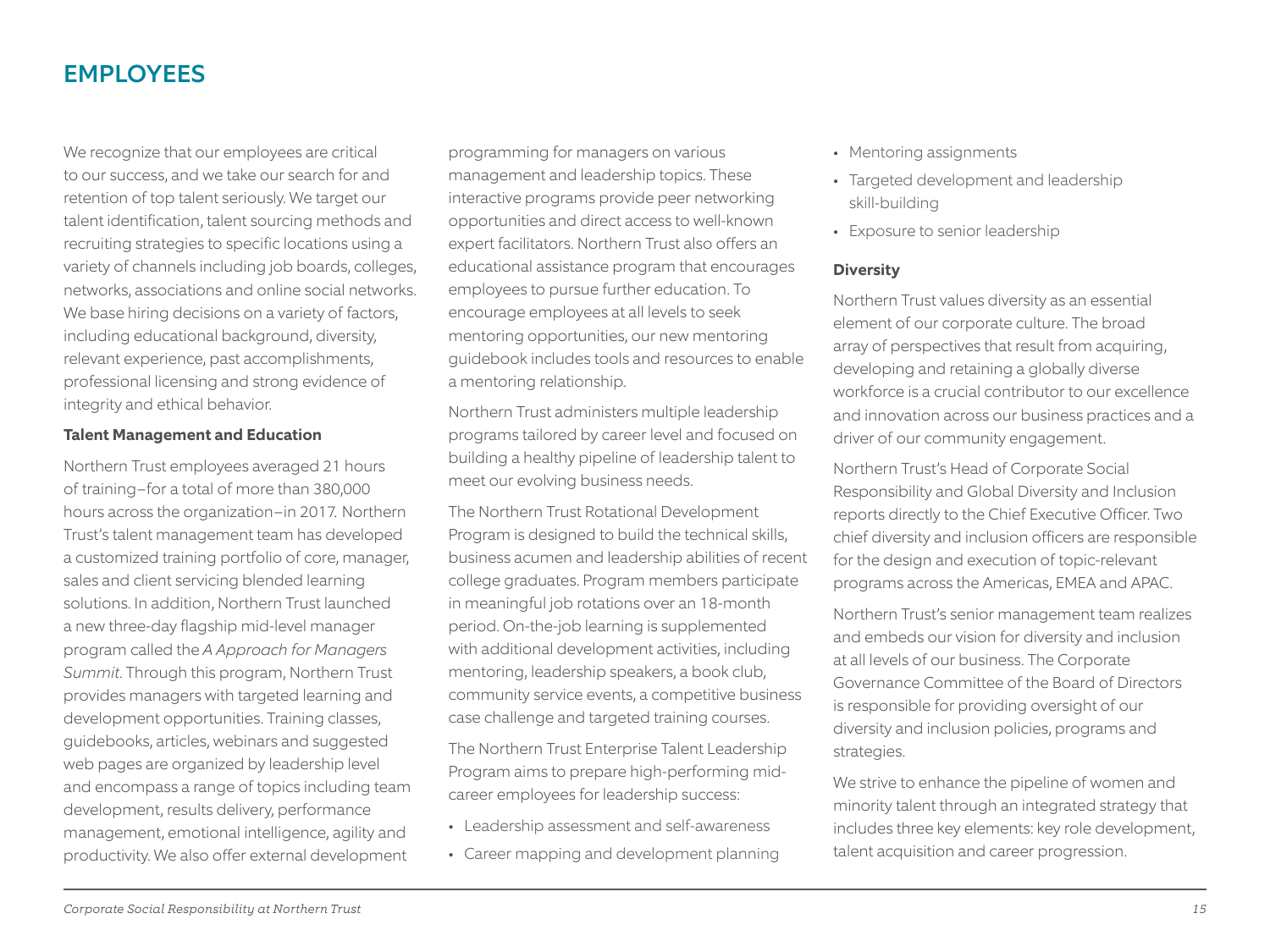# UK WOMEN IN FINANCE CHARTER NORTH Trust pledges to promote

In 2017, Northern Trust signed the UK Women in Finance Charter and committed to raise the ratio of women in the levels of senior and executive vice president signatory firms to work together to build a

The charter reflects the UK government's aspiration to ensure gender balance at all levels across financial services firms. A balanced workforce has positive effects for customers, for profitability and for workplace culture, and is increasingly attractive for investors.

#### The charter:

- Commits firms to supporting the progression of women in to senior roles in the financial services sector by focusing on the executive pipeline and the mid-tier level
- Recognises that firms will have different starting points and that each firm should set its own targets and implement a strategy appropriate for its organisation
- Requires firms to publicly report on progress in order to support the transparency and accountability needed to drive change

# gender diversity by:

- Designating one member of our senior management team as responsible and accountable for gender diversity and inclusion
- Setting internal targets for gender diversity in our senior management team
- Publishing annual reports detailing our progress toward achieving these targets
- Having an intention to ensure a link between pay of the senior executive team and delivery against these internal gender diversity targets

Northern Trust joined a group of more than 150 CEOs from some of the world's leading companies in signing the CEO Action for Diversity & Inclusion™, the largest CEO-driven business commitment to advance diversity and inclusion in the workplace. Each signatory has committed to taking the following steps to

increase diversity and foster inclusion within their respective organizations and the larger business community:

- Continue to cultivate workplaces that support open dialogue on complex, and sometimes difficult, conversations about diversity and inclusion
- Implement and expand unconscious bias education
- Share best known—and unsuccessful—actions

For more details please visit CEOAction.com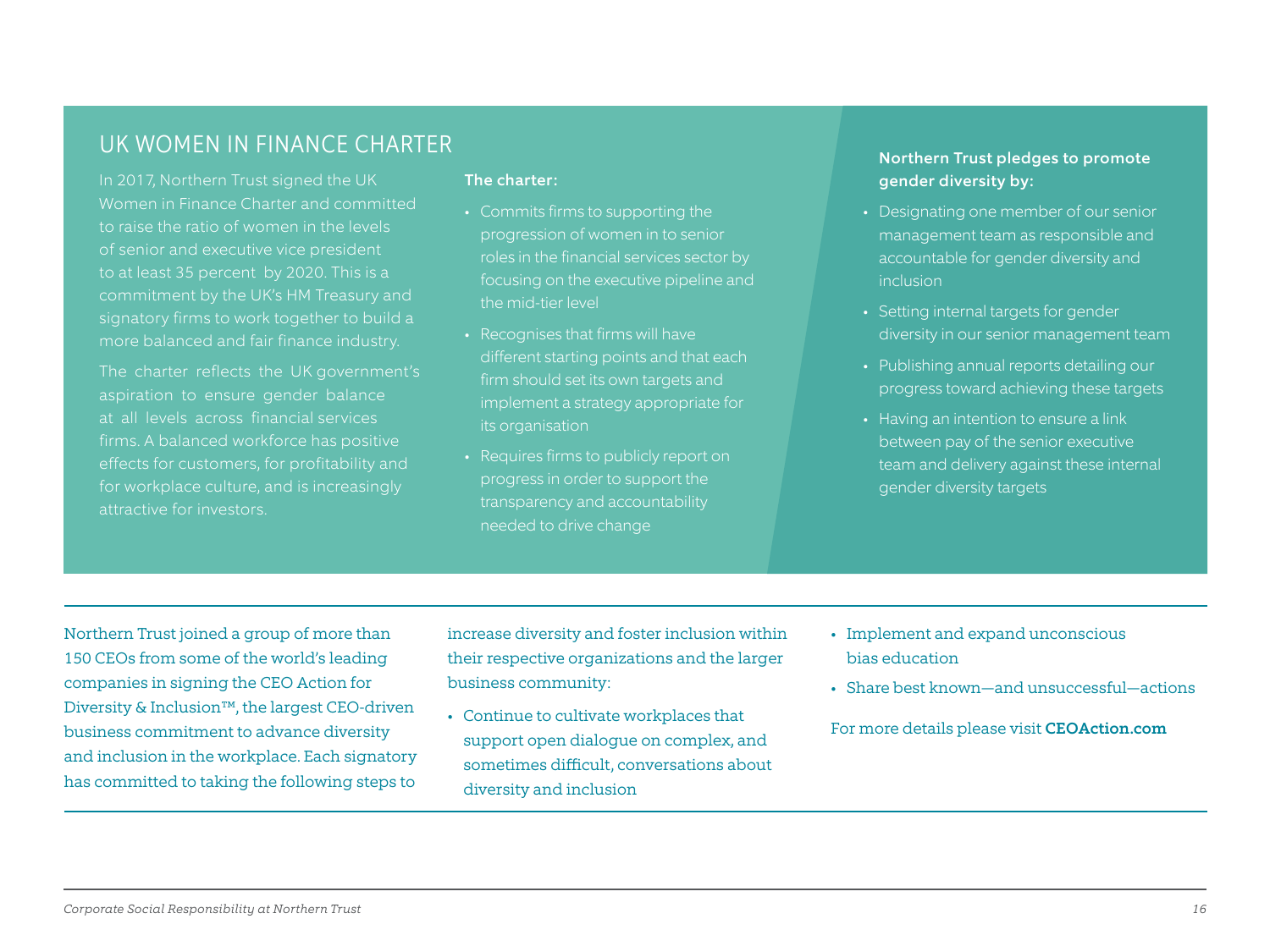#### GLOBAL DIVERSITY AND INCLUSION STRATEGY AND GOVERNANCE

#### **Business Resource Councils**

Northern Trust believes in fostering an inclusive environment where our employees' unique mix of attributes and diversity of perspectives can serve as catalysts for innovation. To help ensure our commitments to diversity, inclusion and innovation are embedded in the fabric of our company, Northern Trust sponsors 11 business resource councils (BRCs). These councils are employeeinitiated, governed and led, and are open to all Northern Trust employees around the globe who share an affinity for the strategic mission of the group.

Northern Trust's BRCs help foster a culture of inclusion by:

- Helping employees support one another in their personal and professional growth
- Providing networking and mentoring opportunities
- Supplying assistance on branding strategy and business development across communities and demographic groups
- Serving as liaisons to prospective and existing clients

The BRCs also play a vital role in the recruitment, retention and development of a globally diverse workforce and serve as an advocate on behalf of their constituencies, further enabling Northern Trust to be an employer of choice.

![](_page_16_Figure_9.jpeg)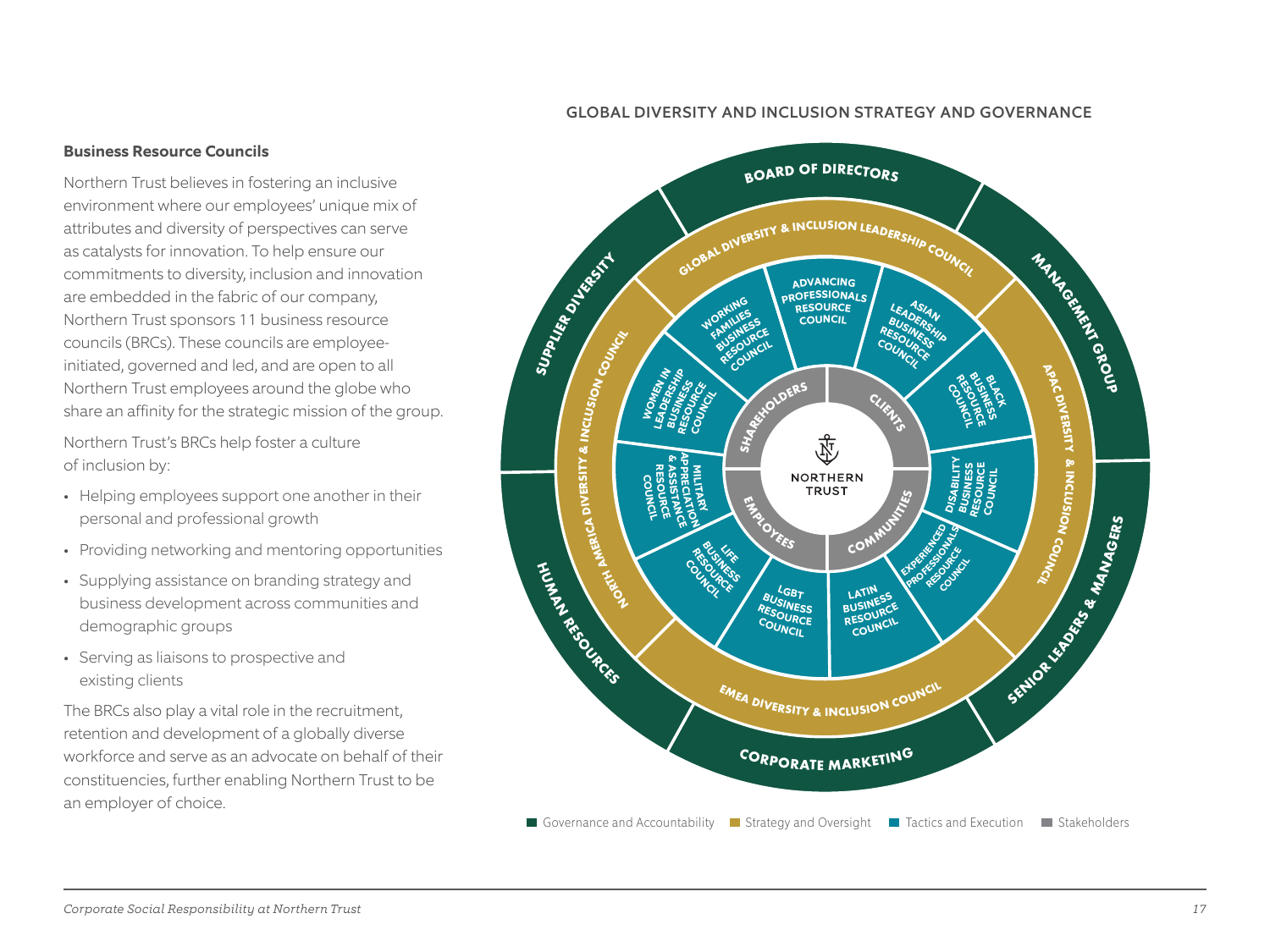#### COMPOSITION OF NORTHERN TRUST'S GLOBAL WORKFORCE\*

| <b>Job Categories</b> | Asia-Pacific | Europe, Middle<br>East, Africa | <b>North America</b> | Total  |
|-----------------------|--------------|--------------------------------|----------------------|--------|
| Permanent Full-Time   | 5,500        | 3,302                          | 9,028                | 17,830 |
| Permanent Part-Time   | 5            | 256                            | 112                  | 373    |
| Total                 | 5,505        | 3,558                          | 9,140                | 18,203 |

\*As of December 31, 2017.

| <b>WORKFORCE BY ETHNICITY AND GENDER**</b><br>Two or |       |              |       |                |                                  | <b>Females</b> |                |       |           |
|------------------------------------------------------|-------|--------------|-------|----------------|----------------------------------|----------------|----------------|-------|-----------|
|                                                      |       |              |       |                | <b>Native</b>                    |                | More           |       | in Global |
| <b>Job Categories</b>                                | White | <b>Black</b> |       |                | Hispanic Asian American Hawaiian |                | Races          | Total | Workforce |
| Exec/Sr Mgmt                                         | 303   | 19           | 15    | 12             |                                  | $\bigcirc$     | $\overline{2}$ | 352   | 155       |
| Entry/Mid Mgmt                                       | 1,111 | 148          | 128   | 153            | $\overline{2}$                   |                | 14             | 1,557 | 1,290     |
| Professionals                                        | 4,332 | 843          | 807   | 671            | 6                                | 18             | 101            | 6,778 | 6,509     |
| Administrative                                       | 176   | 77           | 66    | 8              | $\circ$                          | $\Omega$       | 6              | 333   | 383       |
| Other                                                | 18    | 13           | 16    | $\overline{2}$ |                                  | $\bigcirc$     |                | 51    | 15        |
| <b>Total</b>                                         | 5,940 | 1,100        | 1,032 | 846            | 10                               | 19             | 124            | 9,071 | 8,352     |

\*\*As of December 31, 2017. Ethnicity statistics include U.S. locations only. Gender statistics include all global locations. All statistics include both permanent and temporary employees.

#### **Human Rights and Workforce Principles**

Northern Trust's human rights and workforce principles apply to all global operations and clearly state our support for the rights of minority groups, women and workers.

Our principles expressly reference our conformance with public policies including the International Labour Organization's standards and the Organisation for Economic Co-operation and Development's guidelines for multinational enterprises. Employees worldwide also may exercise freedom of association with regard to collective bargaining and trade agreements as permitted by applicable regional laws.

We apply these standards to our suppliers and vendors as well as to our employees, who receive training on antidiscrimination, diversity and inclusion and the prevention of sexual harassment. We also provide training specifically on cultural change, which is especially helpful for expatriates and employees serving short-term assignments abroad or experiencing global relocation. A number of senior-level company officers are responsible for overseeing the execution of our human rights and workforce standards.

These standards commit us to providing fair and equal wages to employees regardless of gender and offering competitive compensation and benefits to our workforce.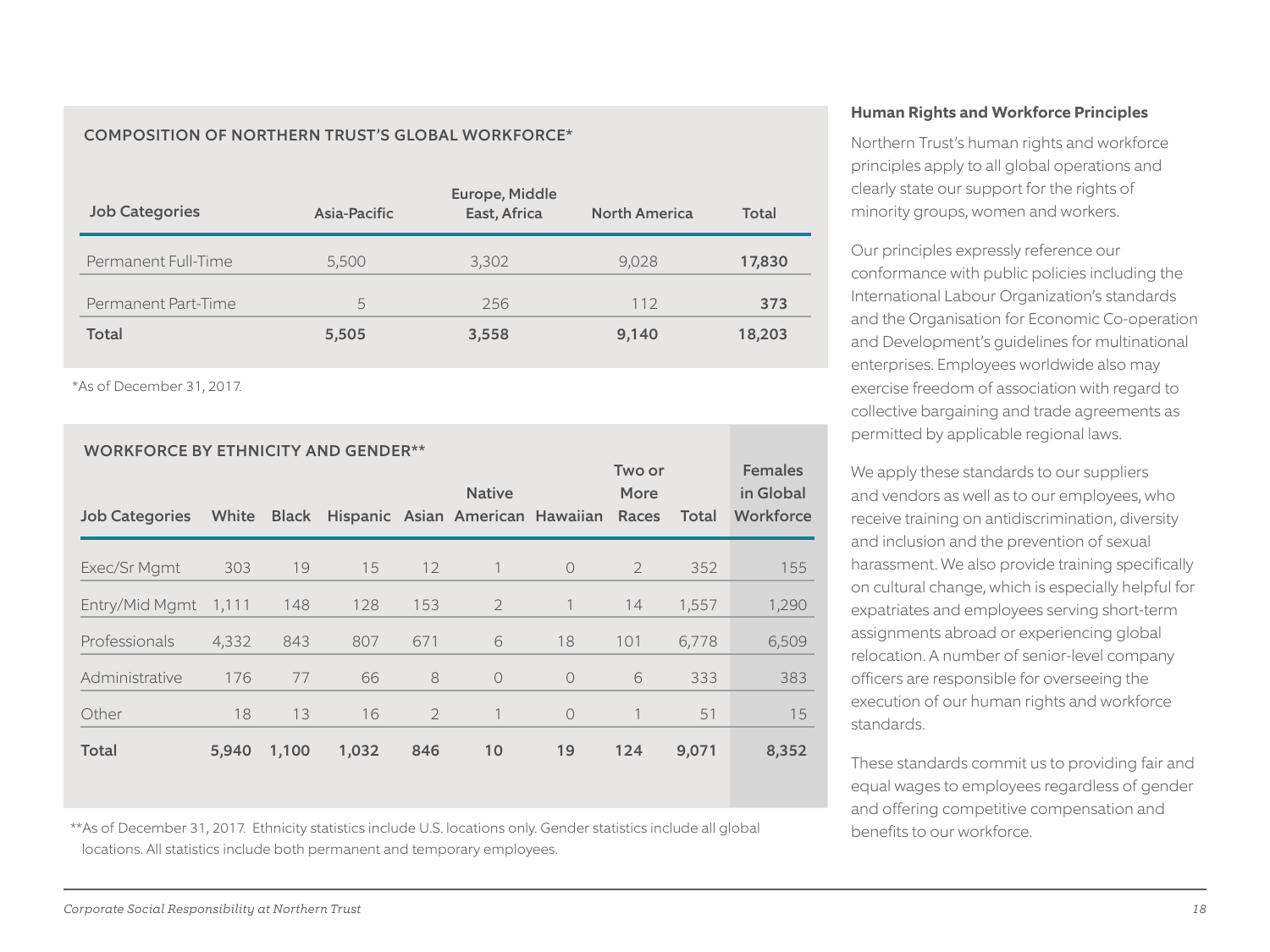# MENTAL HEALTH EDUCATION IN LONDON

In conjunction with Northern Trust's Global Fund Services (GFS) group, our disability business resource council (DBRC) has launched a program of support, awareness and education around mental health at work. Although one-in-four people in the UK will experience mental ill-health, and sickness absence due to mental health issues is rising, mental health is still a highly stigmatized subject. This discrepency poses a significant problem to workplaces.

The DBRC kicked off the initiative with an awareness-raising event in February 2017, in which a young man spoke about the experience of living with schizoaffective disorder. After attending the event, members of the GFS leadership team were inspired to roll out a program of action within GFS that was later extended throughout Northern Trust.

One of the most powerful aspects of the campaign are the "My Story" sessions, during which employees share their personal mental health stories with an audience of other Northern Trust employees.

Other elements of the campaign include the launch of an internal mental health site full of advice and resources to support employees in need, and a Mental Health First Aid Training program that has trained more than 100 employees to date. This training has created a network of Mental Health Champions to support employees with a listening ear and signposting. On World Mental Health Day, more than 100 London Northern Trust employees attended a panel discussion that addressed key issues in mental health.

By opening up the dialogue around mental health, the team is making it possible for people to seek support at an early stage, and hopefully avoid a long period of ill health.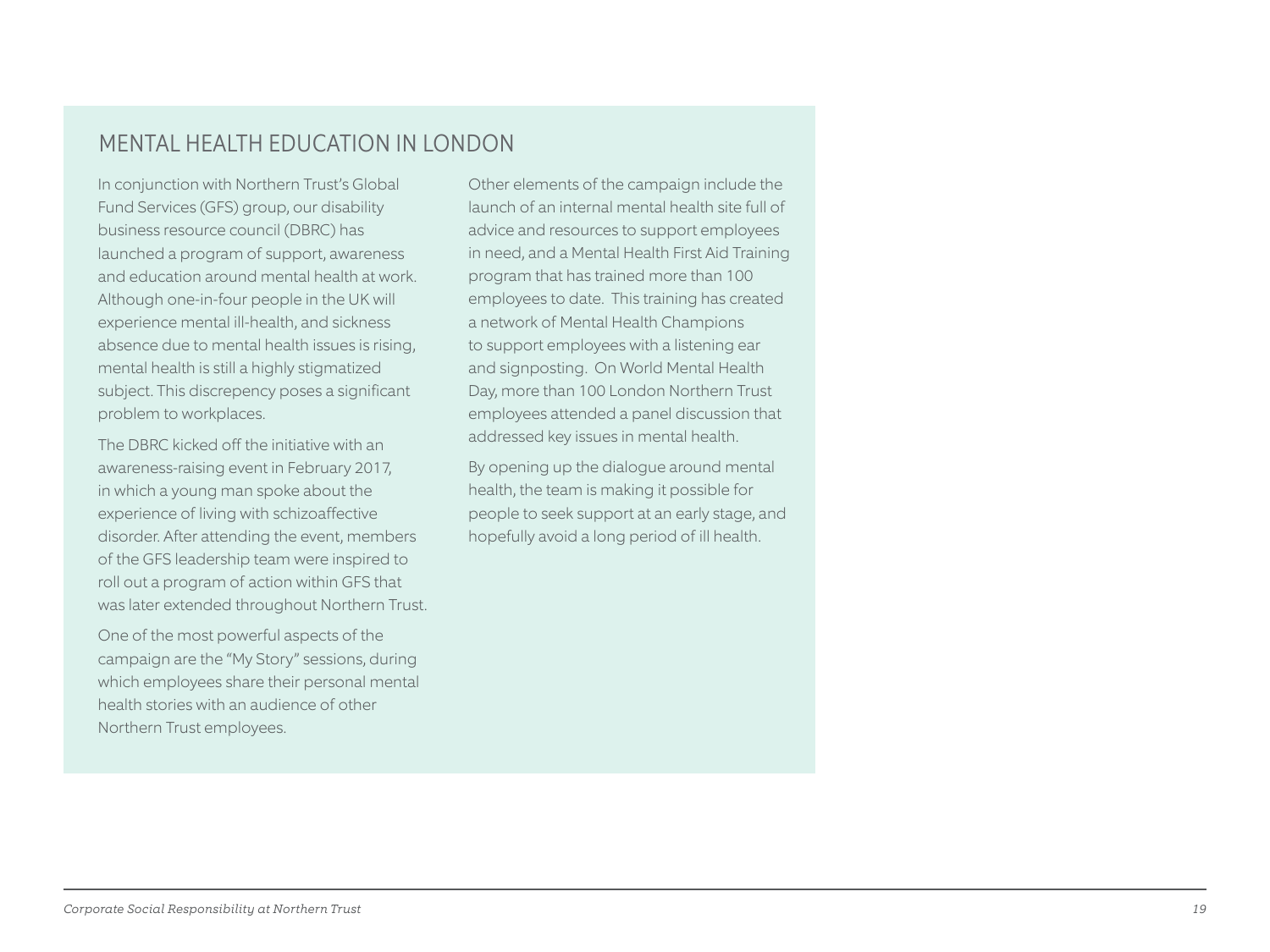# SHARED VALUE

Community engagement opportunities, paid time off for volunteerism and our matching gift programs provide a competitive advantage in employee recruiting and satisfaction. Employee volunteerism is consistently a priority for college graduates considering future employers. Non-profit and civic board involvement is integral to talent management, as it provides employees with leadership, skills development and networking opportunities beyond the scope of their responsibilities. Northern Trust Community Employees is a global program that helps employees identify, engage and develop relationships with local charities. These relationships include financial and volunteer support. We offer two full days of paid time off for employees to volunteer with approved non-profit organizations. In addition to these hours, employees generously gave over 100,000 hours of their personal time in 2017 to charitable organizations.

Community involvement is deeply rooted in the Northern Trust culture and affects the way we do business globally. Since our founding in 1889, Northern Trust has actively advanced a culture of caring and a commitment to invest responsibly in the communities we serve worldwide. This philosophy continues today through progressive community investments; contributions to service and community organizations; employee volunteerism; gifts in-kind such as donations

of meeting space, catering, supplies and other knowledge services; and directorship guidance to charitable and civic boards.

Our approach to supporting the community takes into account the way we influence our clients, shareholders, employees and the communities we serve. We execute each activity with these priorities in mind. Our scope of community involvement provides sustainable company benefits:

Brand awareness – Our brand strength relies on community sponsorships and alignment with highly respected non-profit institutions. Our charitable grants, event sponsorships, charitable and civic board representation and employee volunteerism are integral to our marketing strategy and serve to help raise brand awareness and brand equity in our target markets around the world.

**Business development** – We work directly with each of our business units to identify community investment opportunities related to key marketing and client relationship efforts. Given the philanthropic interests of our client base, community involvement has proven to be an effective business development tool through which we can access key clients, prospects and influencers.

#### **Corporate Alignment**

In October 2012, the Board of Governors of the Federal Reserve System, the federal regulator responsible for monitoring

the Community Reinvestment Act (CRA), approved the designation of The Northern Trust Company as a "wholesale bank."

The wholesale designation allows us to concentrate efforts and resources on direct investments that have a sustainable community impact. Northern Trust carries an "outstanding" CRA rating, and new CRA investments totaling \$512.6 million were originated in 2017. The Corporate Governance Committee of the Board of Directors receives an annual CRA and fair lending report and approves our policy related to community reinvestment. As of December 31, 2017, the community investments portfolio totaled \$1.1 billion, and consisted of the following:

![](_page_19_Picture_11.jpeg)

**CORPORATE** PHII ANTHROPY PROGRAM

Northern Trust's global corporate philanthropy program awarded more than \$19 million to local and international civic and charitable organizations in 2017.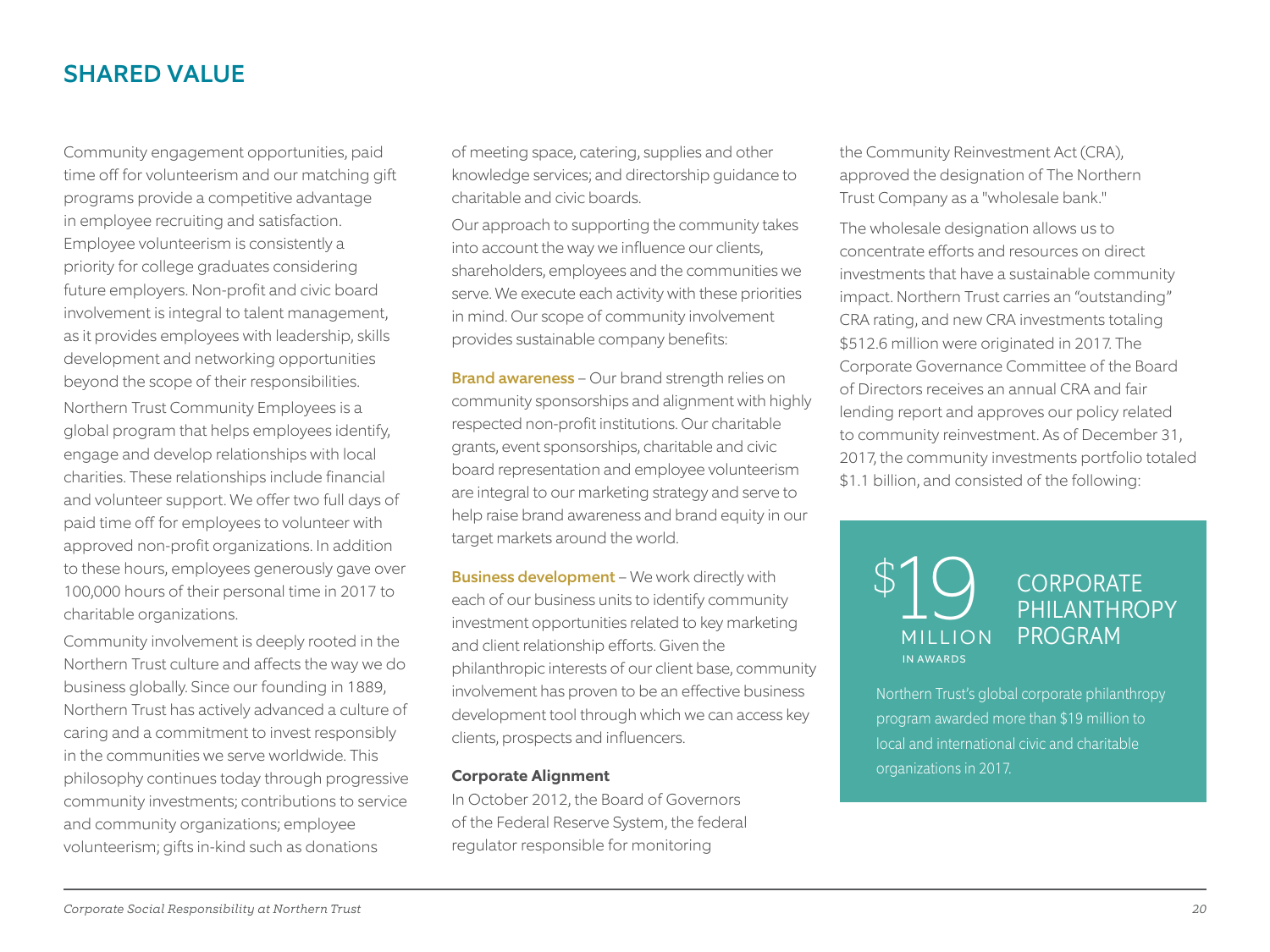# Lending a Hand to Puerto Rico

In the wake of Hurricane Maria, which hit Puerto Rico in September 2017 and left a majority of the island without power, homes and roads destroyed, and water contaminated, Northern Trust's Latin Heritage Leadership Council (LHLC) partnered with other Chicago-area firms to provide help.

such as dry and canned foods, baby formula, diapers, first-aid kits, towels and blankets, laundry detergent and pet food. They also raised money and purchased nearly 14,000 bottles of water to send to the island.

know there is still much needed in Puerto Rico, it felt great to know that we, as an organization, provided help," said Luis Amaya, president of LHLC and manager of Commingled Investment Trust product management for Northern Trust Asset Management.

#### **MILLION INVESTMENT** EDUCATION AND NO MAN IS AN ISLAND: PRODUCED UP TO U. AND SOCIAL SERVICES

 $\boldsymbol{\varphi}$ 

OBJECTIVE: Provide long-term capital and equity for the development of community and education facilities such as charter schools, health clinics and day care centers by non-profit partners.

COMMUNITY FACILITY: Northern Trust made over \$45 million in new fund commitments in 2017 for community development projects. For example, Northern Trust provided financing for the new Eastside Community Center in Tacoma, Washington. This 55,000 square foot community center and aquatics center will serve the 44,000 local residents and will create 90 new permanent jobs and provide employment training opportunities.

EDUCATION: In 2017 the community development group provided funding for the expansion of programming to four underperforming Atlanta public schools to improve the performance of 3,000 low-income children from some of Atlanta's most troubled neighborhoods. The Purpose Built Schools Atlanta instructional model includes an extended school day, full after-school program, early learning programs and comprehensive support programming for parents and the community.

#### $\boldsymbol{\varphi}$  $967.1$  MILLION INVESTMENT AFFORDABLE **HOUSING**

OBJECTIVE: Support the creation and retention of affordable rental housing and affordable homeownership in partnership with non-profit lenders and developers.

Northern Trust continues our commitment to sustainable, affordable homeownership through continuing partnerships with Habitat for Humanity affiliates, investments in the Community Development Financial Institutions (CDFI) fund for affordable homeownership and purchases of mortgage-backed security pools of home mortgages for low- and moderate-income individuals. We also continue to own and service mortgages originated through our affordable mortgage program for low- and moderate-income homebuyers and communities.

Northern Trust invests in the development of affordable rental housing through investments in CDFI funds, pools secured by affordable rental housing developments, municipal bonds supporting affordable rental housing and equity in affordable rental housing developments through the Low Income Housing Tax Credit Program.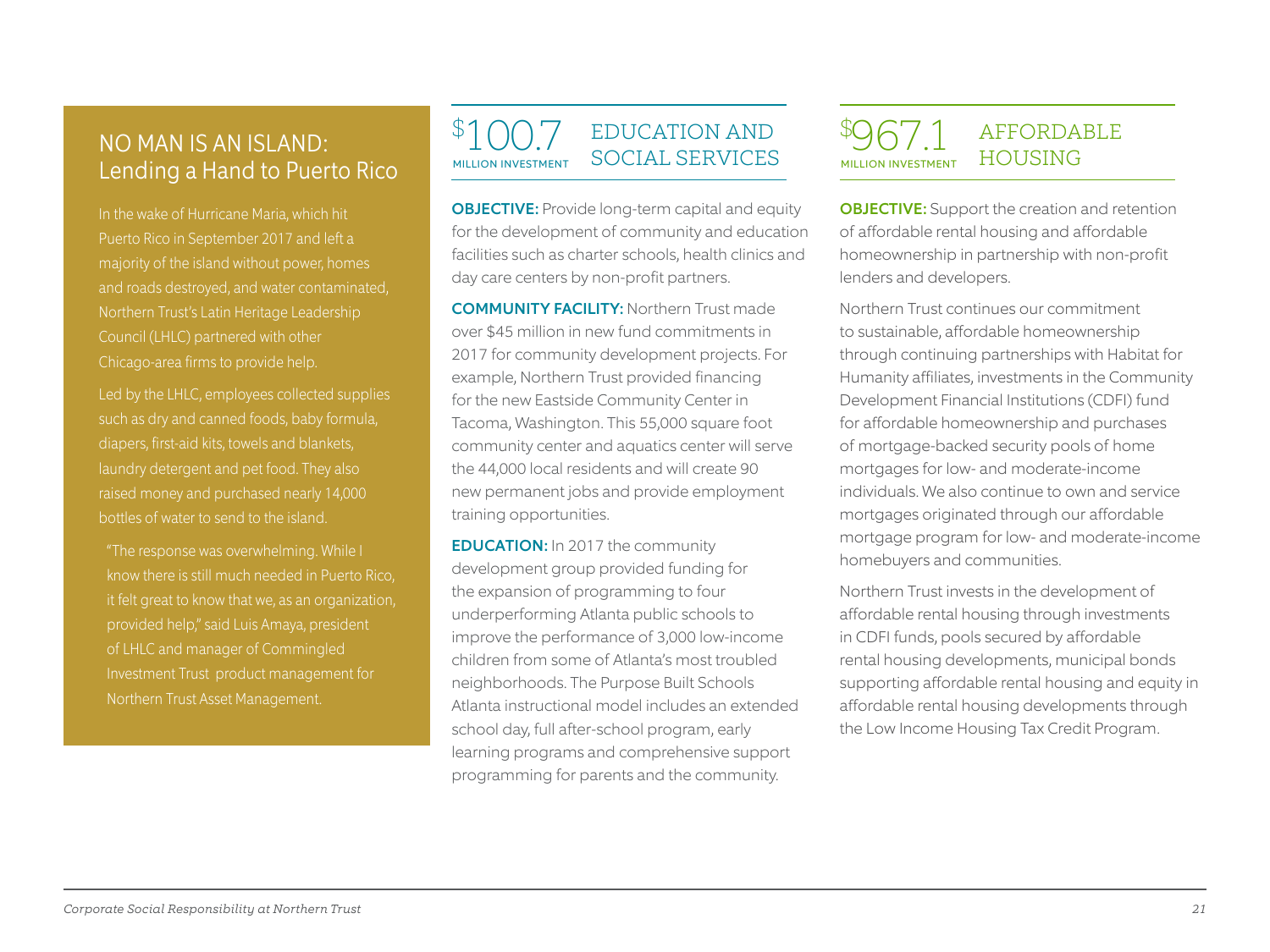#### \$ **MILLION INVESTMENT** JOB CREATION

OBJECTIVE: Support non-profit micro-loan origination programs and the expansion of businesses and job creation through private equity funds.

Since 2012, Northern Trust's community development investments have created approximately 8,600 permanent, full-time jobs. In 2017, Northern Trust invested in the Community Development Financial Institution People Fund's revolving loan fund that provides financing and comprehensive technical assistance to minority-, women- and veteran-owned small businesses in lower income communities throughout Texas, including business reconstruction efforts after flooding in the Houston area. In addition, Northern Trust provided funding for the CDFI Georgia Cities Foundation to give low-cost, gap financing to small businesses revitalizing underserved downtown areas in the state of Georgia.

Northern Trust financed the construction of the Denver Housing Authority's new Collaborative Resource Facility that will house programs assisting 14,000 low income households. The facility will retain 135 permanent jobs, create 70 new permanent jobs and establish 150 construction jobs. In addition, the facility will have a dedicated space for job training classes and other social services.

#### $\boldsymbol{\varphi}$ **MILLION INVESTMENT WEALTH** ACCUMULATION

**OBJECTIVE:** Make equity investments and certificates of deposits in community development banks to provide capital to develop products and services to meet the needs of the unbanked, underbanked and underserved members of our communities.

In 2017, Northern Trust provided secondary capital to the Self-Help Federal Credit Union through the Self-Help Ventures Fund, which purchased a failed minority-owned financial institution in Chicago. The credit union's mission is to address the growing problem of families increasingly using fringe and predatory financial services instead of standard banking services. It serves the full financial needs of its customers and tests innovative products and delivery systems to better serve low-income, immigrant and minority families.

# **SPOTLIGHT ON HEARTLAND** HEALTH OUTREACH

Northern Trust has financed the construction of Heartland Alliance located in the Englewood neighborhood on Chicago's south side. The full-service health center will provide much needed psychiatry, medical case management, health insurance assistance, HIV/AIDS care and linkage to housing.

This project was conducted by Northern Trust's Community Development and Investments group, which finances organizations and projects that make a positive impact in the lives of disadvantaged individuals and families. It also supports communities by making capital available through a variety of innovative investment tools to create sustainable change. In 2017, Northern Trust provided nearly \$2.9 million through a combination of a direct debt investment and New Market Tax Credit Investments to assist with the construction of this project.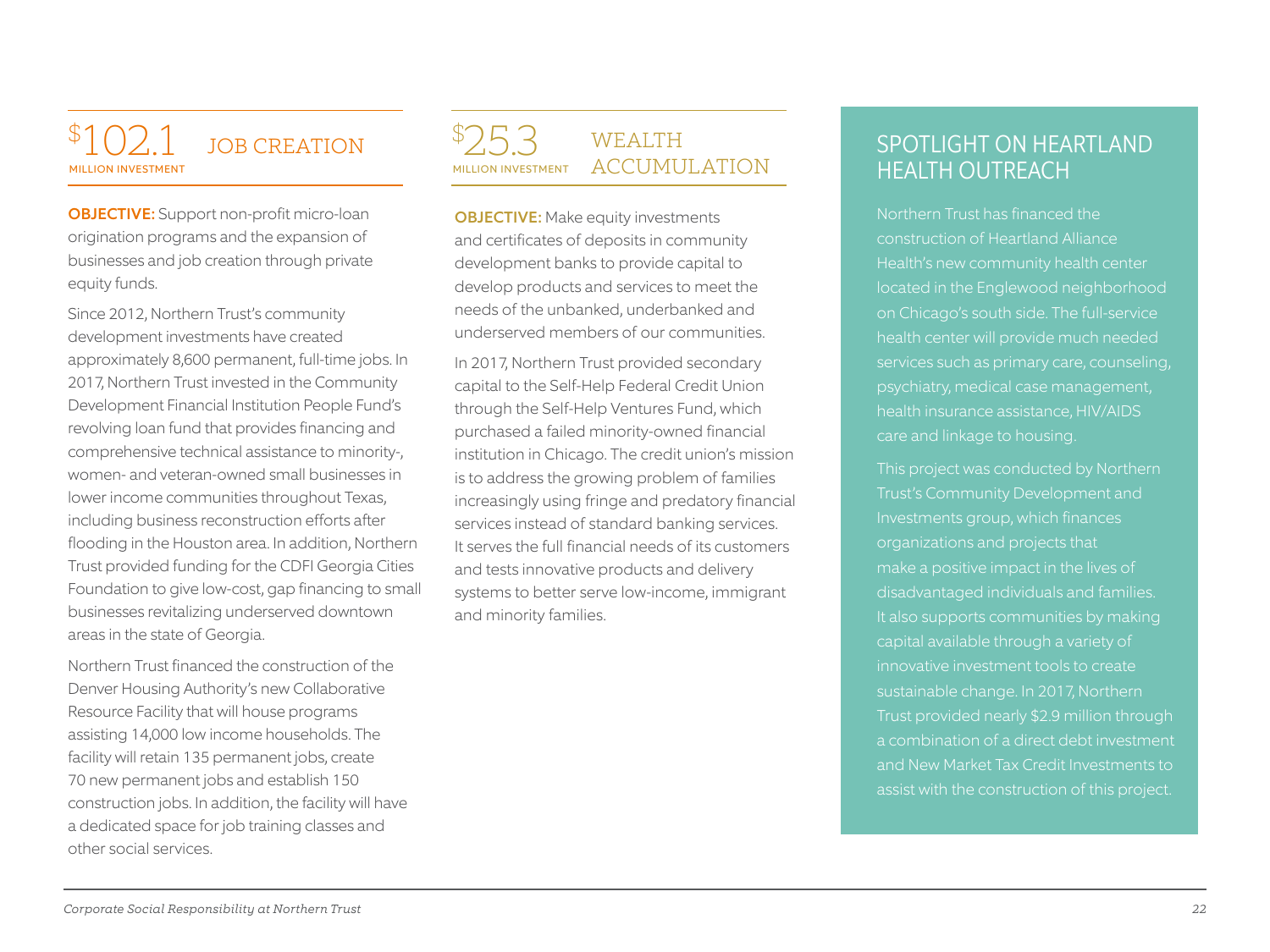# SUSTAINABLE INVESTING AT NORTHERN TRUST

The foundation of Northern Trust's responsible investment principles is that we act in a manner to protect our clients' financial well-being.

Northern Trust offers investment capabilities with sustainable objectives in equity, fixed income and real assets. The approach and objective of a sustainable investing strategy is multi-dimensional, and may apply differently to different asset classes. While sustainability factors may be broad in nature, we focus on certain key issues and approaches in our investment framework.

Our comprehensive Sustainable Investing Philosophy encompasses responsible investing factors such as our bespoke ESG pooled fund policies, our engagement policy for our European index funds, corporate governance and internal engagement principles and our custom proxy voting policy with ESG guidelines.

Northern Trust believes that, by serving as an active owner on behalf of shareholders, we will help portfolio companies produce sustainable value, and that companies' long- term financial returns are connected to their strategic, environmental, social and governance performance. Sustainable investing is based on the philosophy that ESG analytics can complement quantitative or fundamental investment techniques to mitigate risks or capture new opportunities. Our definition of sustainable investing is based on the acknowledgement that the long-term

financial success of our clients and shareholders is dependent upon a healthy global environment, a stable society and well-functioning/well-governed companies. We view the integration of environmental, social and governance factors as being part of our fiduciary heritage with a long-term focus.

#### **Northern Trust ESG Funds**

Northern Trust funds integrate or screen for a variety of different ESG factors including United Nations Global Compact principles, tobacco, weapons, firearms, gambling and nuclear weapons. As an asset manager, we also have the capability to:

- Manage assets to a socially responsible index. We have partnerships with all of the leading index providers and can design additional ESG indices on behalf of clients.
- Manage assets to a traditional index while excluding a client-directed list of companies. We currently manage restricted accounts to most major index series across asset classes. Accounts can be managed to replicate the risk & return characteristics of the broad index or the restricted index.
- Manage assets to a traditional index while interpreting a client's Socially Responsible Investing (SRI)/ESG guidelines. We currently manage a group of accounts for which we interpret client guidelines and create a restricted list to synchronize with the investment management process.

## NORTHERN TRUST MANAGED FUNDS

Northern Trust Global Sustainability Fund

Northern Trust World Custom ESG Equity Fund

Northern Trust World Custom ESG EUR Hedged Equity Index Fund

Northern Trust North America Equity Index UCITS Fund

Northern Trust Europe Equity Index Fund

Northern Trust Emerging Markets Custom Low Carbon Optimised Equity Index Fund

Northern Trust Emerging Markets Custom ESG Equity Index Fund

Northern Trust Emerging Markets Custom ESG Equity Index UCITS FGR Fund

Northern Engage360 Fund

Northern Trust Asset Management is a signatory to the United Nations Principles for Responsible Investing (UNPRI), with which we also partner on a variety of working groups including equity, fixed income, outreach and assurance.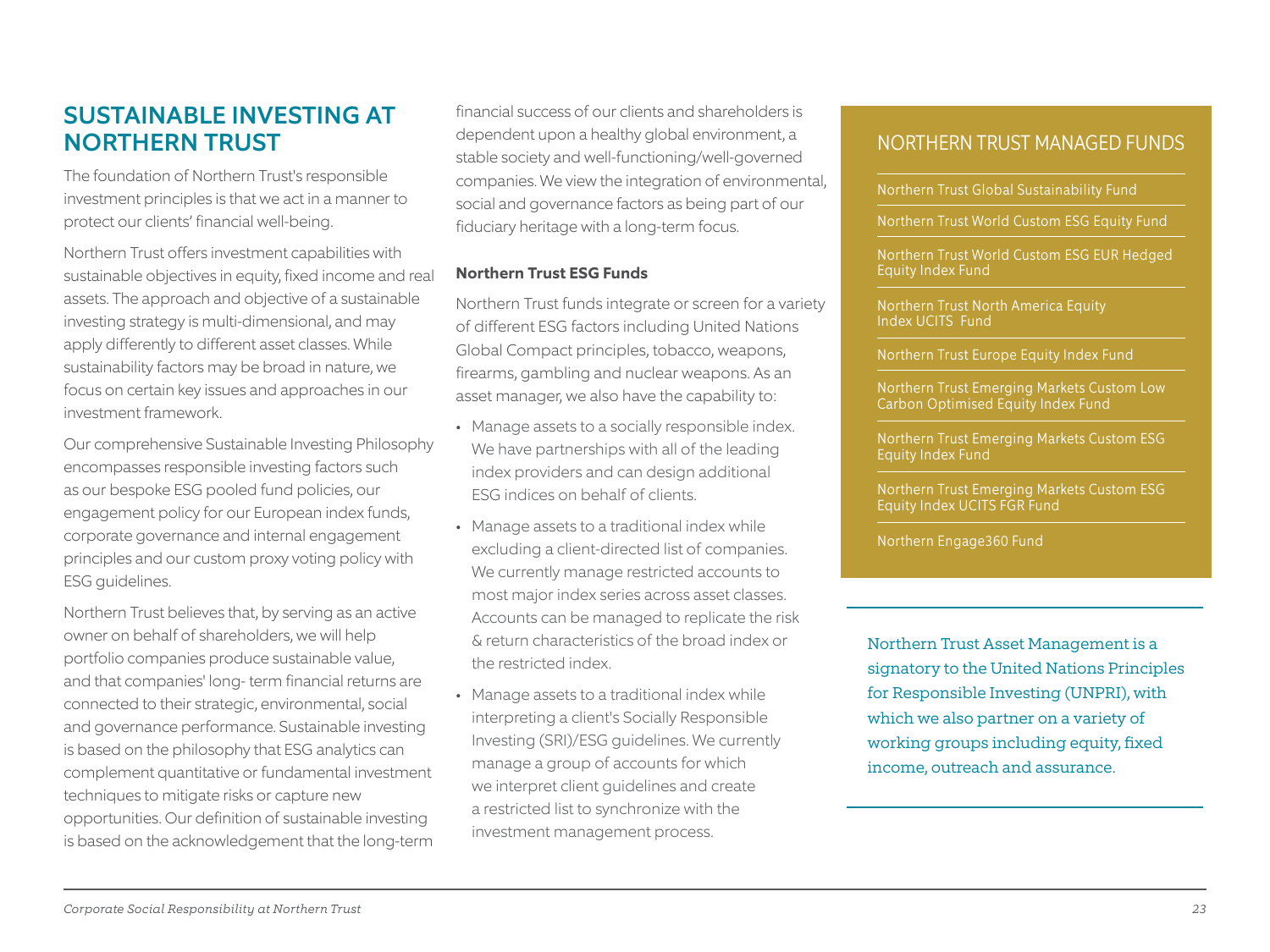At the end of 2017, Northern Trust asset management managed \$86 billion of assets globally that incorporated ESG criteria, including five ESG equity funds launched in 2017: the World Custom ESG Minimum Volatility Equity Index fund, the Northern Trust Developed Real Estate ESG Index fund, the Northern Trust Emerging Markets ESG Leaders Equity Index fund, the Northern Trust World ESG Leaders Equity Index fund and the Northern Trust U.S. Quality ESG mutual fund.

#### Stewardship

Engagement with management is a core part of the equity research process. Northern Trust's equity research analysts engage with hundreds of companies annually. Our focus is to accumulate and interpret facts to reach sound investment conclusions with the aim of delivering positive longterm investment outcomes for clients. We employ both quantitative and qualitative approaches in this process. In addition to strategy, risk and sustainability of financials, analysts also monitor corporate governance, environmental and social factors that are of material concern to the longterm sustainability of the investment. The proxy analyst team supplements the analysis performed by Northern Trust's equity analyst team with additional research on corporate governance and environmental and social matters that contribute to the long-term value of the investment and reflects Northern Trust's commitment to ESG issues.

During the first quarter of 2017, the proxy analyst team, in coordination with the head of environmental, social and governance investing, published Northern Trust's Corporate Governance and Engagement Principles. This document outlines Northern Trust's engagement approach and priorities on topics such as board structure, executive compensation, risk oversight and environmental and social risks and opportunities. It aims to protect our clients' financial well-being throughout their investment horizon. In our role as an active owner, we help portfolio companies produce sustainable value and long-term financial returns.

#### Global Sustainable Investing Team

Northern Trust has developed in-house, specialized expertise through our long-term commitment to social, environmental and financial integrity. Our sustainable investing team is responsible for ESG research, innovation, product development and product management across our array of asset class capabilities. It proactively develops new ideas to ensure the centrality of sustainable investing thinking to our business development.

This team works closely with our clients and our portfolio management team to develop and implement sustainable investing strategies ranging from simple negative screens to more complex mandates, including thematic or active quantitative strategies. The team works closely

with a variety of groups within Northern Trust Asset Management, including our quantitative research team and specialized portfolio managers. In addition, Northern Trust Asset Management has established a Sustainable Investing Council in charge of affirming strategies to address sustainable investment issues and implementing the initiative at a corporate level. The Sustainable Investing Council is chaired by Northern Trust's director of product development and sustainable investing and includes a diverse and representative group of members representing different parts of our business. All members promote sustainable investing and represent various audiences such as CSR, product development and management, equity, fixed income research, portfolio management, business development, proxy voting and engagement. We believe that this structure contributes to a further enhancement of ESG within and throughout our company.

We also strongly believe in the importance of our leadership role and collaborative effort in the industry. Members of the sustainable investing team have active roles in industry associations and networks such as the Principles for Responsible Investment (PRI), the investor advisory committee of the Sustainable Accounting Standards Board (SASB), the institutional investor group on Climate Change and the Harvard Institutional Investor Forum.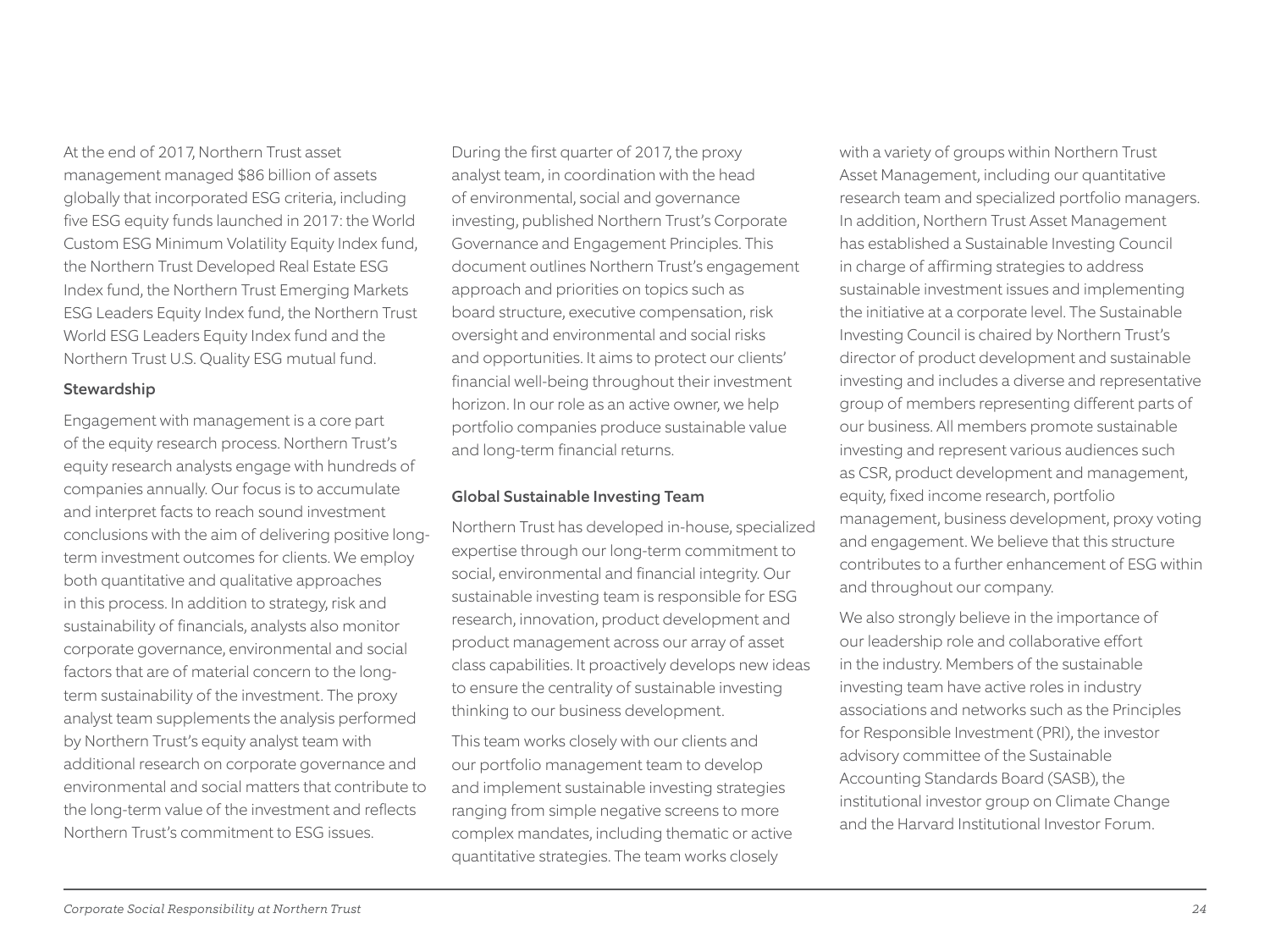# SELECTED MEMBERSHIPS

# THE UNITED NATIONS ENVIRONMENTAL PROGRAMME – FINANCE INITIATIVE (UNEP FI)

The UNEP FI is a global partnership between UNEP and the financial sector. More than 200 institutions, including banks, insurers and fund managers, work with UNEP to understand the impacts of environmental and social considerations on financial performance.

# THE BOSTON COLLEGE CENTER FOR CORPORATE CITIZENSHIP (BCCCC)

Based in the Carroll School of Management, the BCCCC was founded in 1985, inspired by an early recognition that community expectations of companies were changing. The center combines the most valuable aspects of a professional community with the resources of a leading academic institution.

# UNITED NATIONS PRINCIPLES FOR RESPONSIBLE INVESTING (UNPRI)

The UNPRI Initiative is an international network of investors working together to put the six Principles for Responsible Investment into practice. Its goal is to understand the implications of sustainability for investors and support signatories to incorporate these issues into their investment decision-making and ownership practices.

# ASSOCIATION OF CORPORATE CITIZENSHIP PROFESSIONALS (ACCP)

The ACCP is a membership organization open to for-profit companies or corporate funded foundations that have corporate responsibility or corporate citizenship programs.

# INSTITUTIONAL INVESTORS GROUP ON CLIMATE CHANGE (IIGCC)

The IIGCC is a forum for investors to collaborate on climate change. It provides investors with a collaborative platform to encourage public policies, investment practices and corporate behaviors that address long-term risks and opportunities associated with climate change.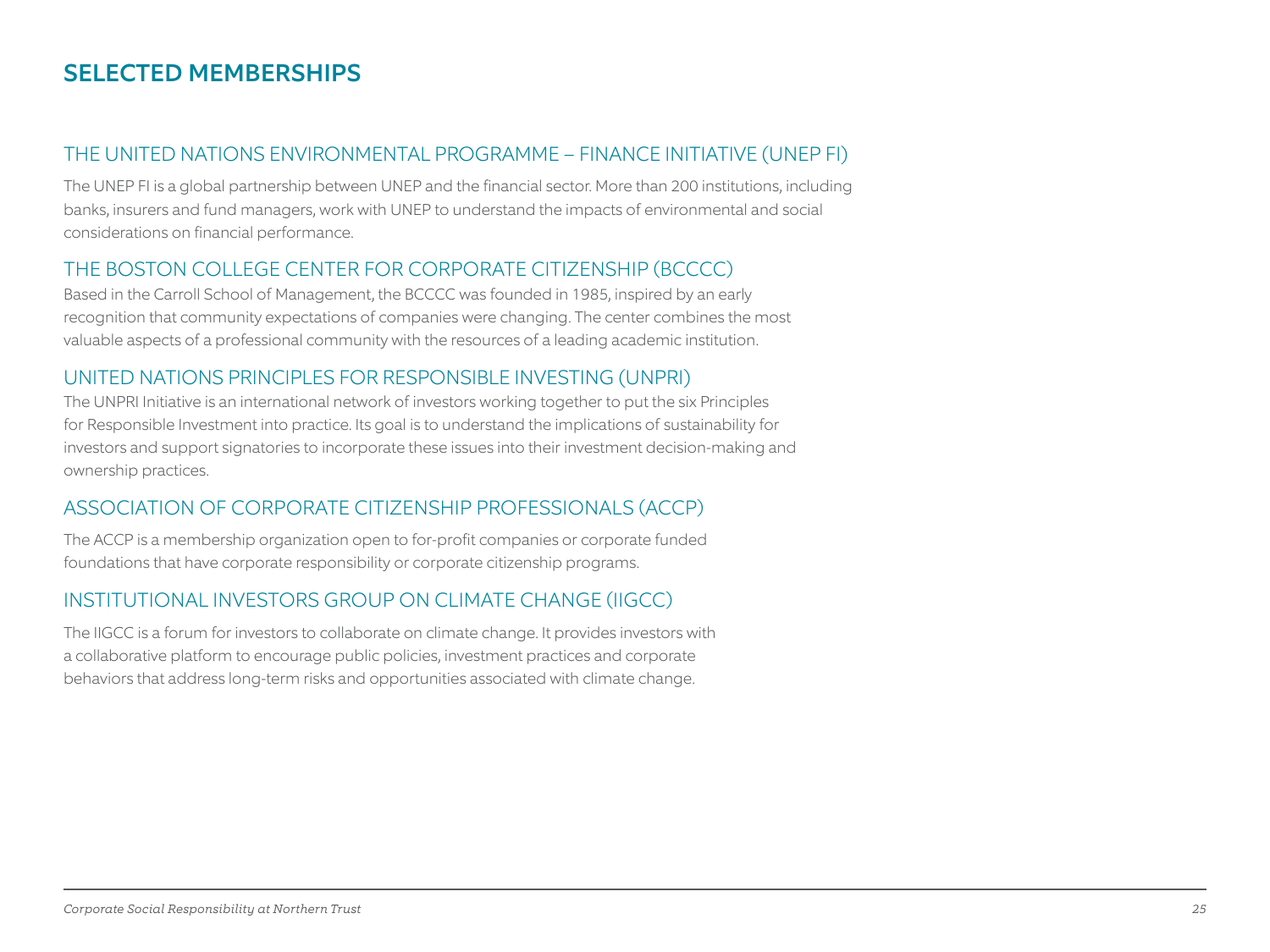© 2018 Northern Trust Corporation. Head Office: 50 South La Salle Street, Chicago, Illinois 60603 U.S.A. Incorporated with limited liability in the U.S. Products and services provided by subsidiaries of Northern Trust Corporation may vary in different markets and are offered in accordance with local regulation. For legal and regulatory information about individual market offices, visit northerntrust.com/disclosures.